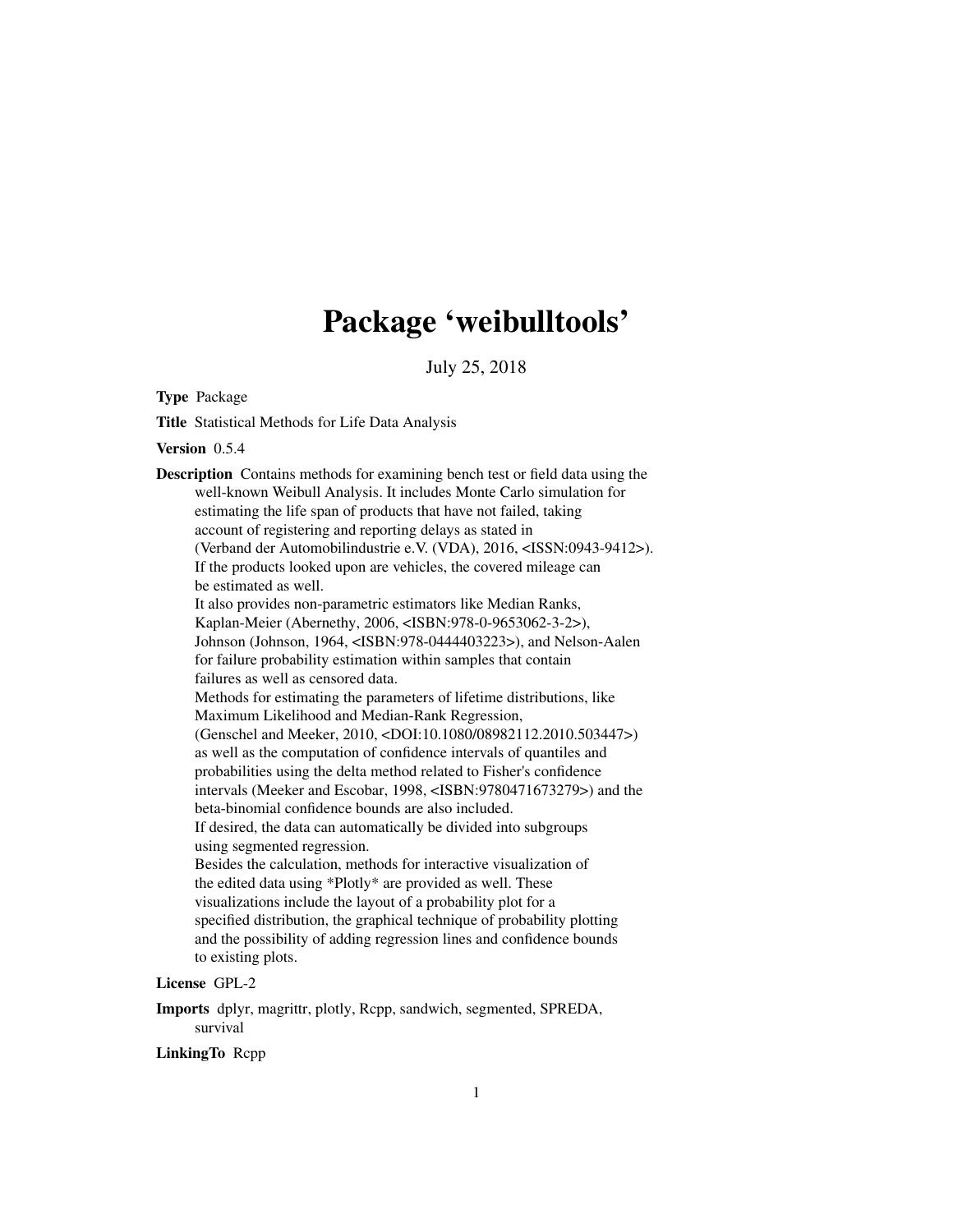Encoding UTF-8 LazyData true RoxygenNote 6.0.1 Suggests knitr, rmarkdown NeedsCompilation yes Author Hensel Tim-Gunnar [aut, cre] Maintainer Hensel Tim-Gunnar <tim-gunnar.hensel@tu-berlin.de> Repository CRAN Date/Publication 2018-07-25 21:50:03 UTC

# R topics documented:

| 3                                                                                                                    |
|----------------------------------------------------------------------------------------------------------------------|
| 3                                                                                                                    |
| 5                                                                                                                    |
| 6                                                                                                                    |
| $\overline{7}$                                                                                                       |
| 8                                                                                                                    |
| 9                                                                                                                    |
| 10                                                                                                                   |
| 11                                                                                                                   |
| 12                                                                                                                   |
| 14                                                                                                                   |
| 16                                                                                                                   |
| 18                                                                                                                   |
| $mixmod\_regression \dots \dots \dots \dots \dots \dots \dots \dots \dots \dots \dots \dots \dots \dots \dots$<br>20 |
| 21                                                                                                                   |
| 22                                                                                                                   |
| 23                                                                                                                   |
| 24                                                                                                                   |
| 26                                                                                                                   |
| 27                                                                                                                   |
| 28                                                                                                                   |
| 29                                                                                                                   |
| 30                                                                                                                   |
| 32                                                                                                                   |
| 33                                                                                                                   |
| 34                                                                                                                   |
| 35                                                                                                                   |
| 36                                                                                                                   |
|                                                                                                                      |

**Index** [37](#page-36-0)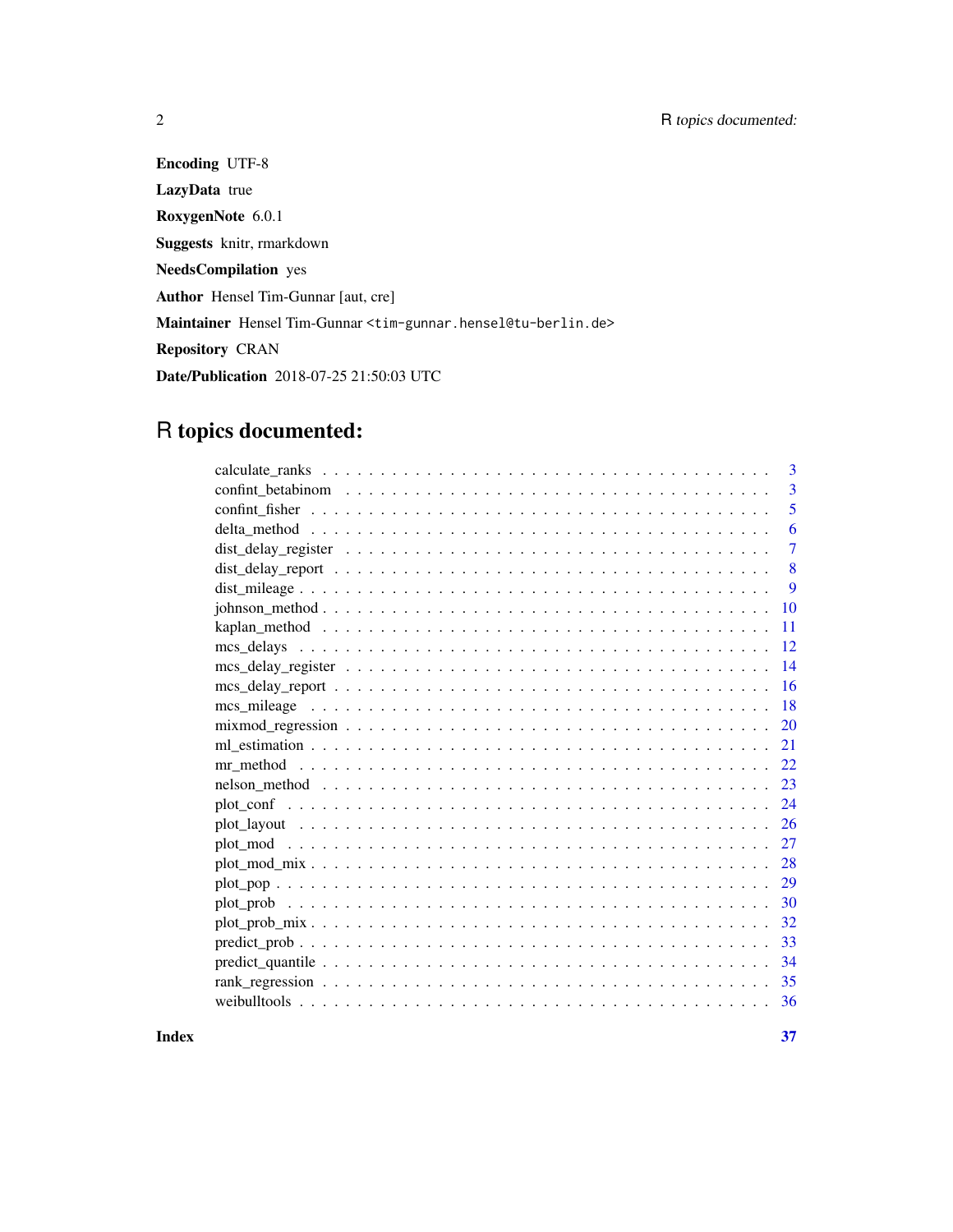<span id="page-2-0"></span>calculate\_ranks *Computation of Johnson Ranks*

#### Description

This function calculates the Johnson ranks which are used to estimate the failure probabilities in case of (multiple) right censored data.

# Usage

calculate\_ranks(f, n\_out, n)

#### Arguments

| $\mathbf{f}$ | a numeric vector indicating the number of failed units for a specific realization<br>of the lifetime characteristic.                         |
|--------------|----------------------------------------------------------------------------------------------------------------------------------------------|
| n_out        | a numeric vector indicating the number of failed and censored units that have a<br>shorter realization of lifetime characteristic as unit i. |
| n            | an integer value indicating the sample size.                                                                                                 |

#### Value

A numeric vector containing the computed Johnson ranks.

# Examples

```
defectives <- c(0, 1, 2, 0, 0, 0, 3, 0, 2, 0)
n_out <- c(0, 2, 4, 8, 9, 11, 12, 16, 20, 22)
n < -23johnson_ranks <- calculate_ranks(f = defectives, n_out = n_out, n = n)
```
<span id="page-2-1"></span>confint\_betabinom *Beta Binomial Confidence Bounds for Quantiles and/or Probabilities*

#### Description

This non-parametric approach calculates confidence bounds for quantiles and/or failure probabilities using a procedure that is similar to that used in calculating median ranks. The location-scale parameters estimated by rank regression are needed.

#### Usage

```
confint_betabinom(x, event, loc_sc_params, distribution = c("weibull",
  "lognormal", "loglogistic"), bounds = c("two_sided", "lower", "upper"),
  conf\_level = 0.95, direction = c("y", "x")
```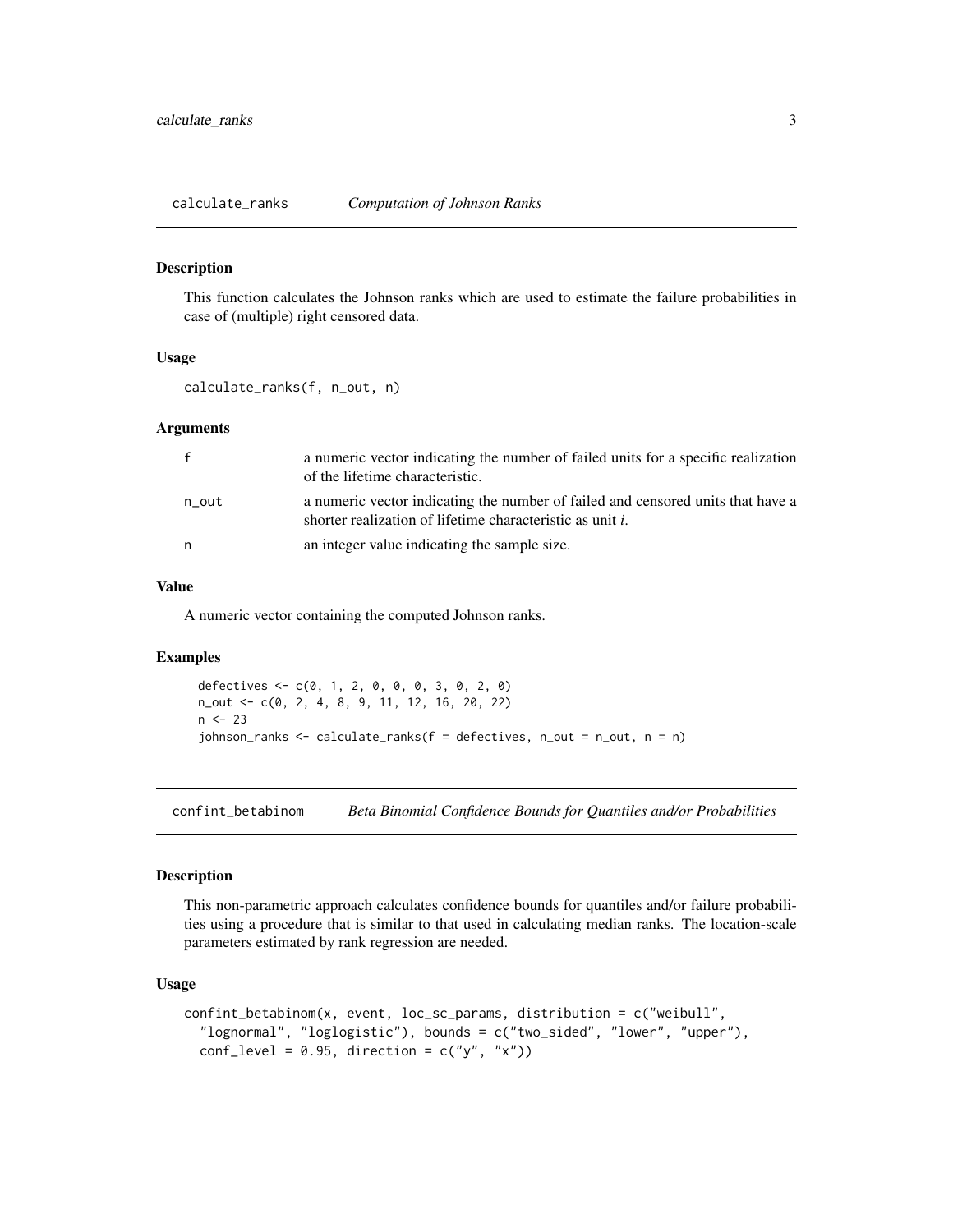#### Arguments

| $\mathsf{x}$  | a numeric vector which consists of lifetime data. x is used to specify the range<br>of confidence region(s).                                                                                                                                                         |
|---------------|----------------------------------------------------------------------------------------------------------------------------------------------------------------------------------------------------------------------------------------------------------------------|
| event         | a vector of binary data (0 or 1) indicating whether unit $i$ is a right censored<br>observation $(= 0)$ or a failure $(= 1)$ .                                                                                                                                       |
| loc_sc_params | a (named) numeric vector of estimated location and scale parameters for a spec-<br>ified distribution. The order of elements is important. First entry needs to be the<br>location parameter $\mu$ and the second element needs to be the scale parameter $\sigma$ . |
| distribution  | supposed distribution of the random variable. The value can be "weibull",<br>"lognormal" or "loglogistic". Other distributions have not been imple-<br>mented yet.                                                                                                   |
| bounds        | a character string specifying the interval(s) which has/have to be computed.<br>Must be one of "two_sided" (default), "lower" or "upper".                                                                                                                            |
| conf_level    | confidence level of the interval. The default value is $\text{conf\_level} = 0.95$ .                                                                                                                                                                                 |
| direction     | a character string specifying the direction of the computed interval(s). Must be<br>either "y" (failure probabilities) or "x" (quantiles).                                                                                                                           |

# Value

A data frame containing the lifetime characteristic, interpolated ranks as a function of probabilities, the probabilities which are used to compute the ranks and computed values for the specified confidence bound(s).

```
obs <- seq(10000, 100000, 10000)
state <- c(0, 1, 1, 0, 0, 0, 1, 0, 1, 0)
df_john < -johnson_method(x = obs, event = state)mrr < - rank_regression(x = df_john$characteristic,
                       y = df_john$prob,
                       event = df_john$status,
                       distribution = "weibull",
                       conf\_level = .95)conf_betabin <- confint_betabinom(x = df_john$characteristic,
                                  event = df_john$status,
                                  loc_sc_params = mrr$loc_sc_coefficients,
                                  distribution = "weibull",
                                  bounds = "two_sided",
                                  conf\_level = 0.95,
                                  direction = "y")
```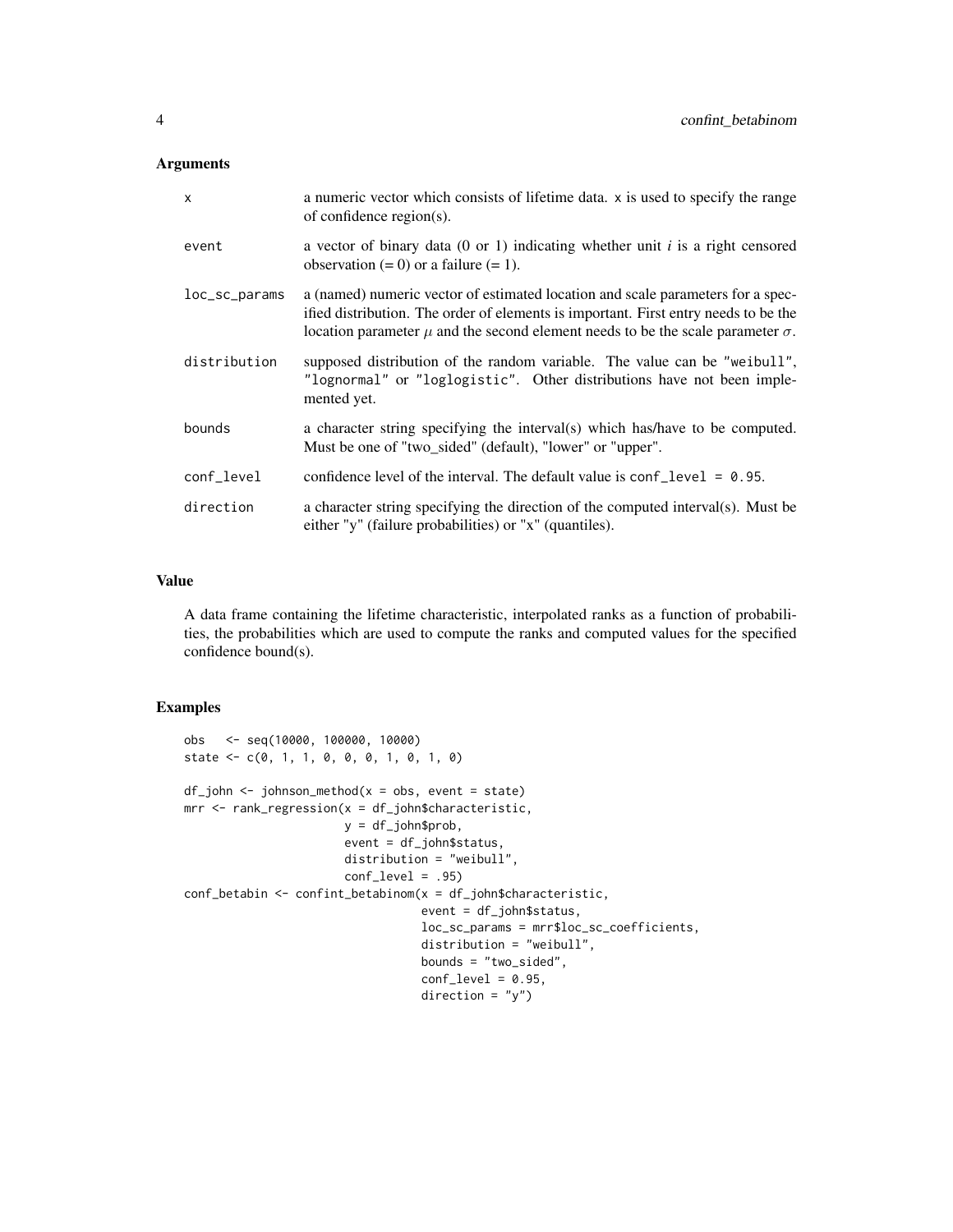# <span id="page-4-1"></span><span id="page-4-0"></span>Description

This method computes normal-approximation confidence intervals for quantiles and/or failure probabilities using the [delta\\_method](#page-5-1). The required location-scale parameters and variance-covariance matrix need to be estimated by Maximum Likelihood.

#### Usage

```
confint_fisher(x, event, loc_sc_params, loc_sc_varcov,
  distribution = c("weibull", "lognormal", "loglogistic"),
  bounds = c("two\_sided", "lower", "upper"), conf\_level = 0.95,direction = c("y", "x")
```
# Arguments

| X             | a numeric vector which consists of lifetime data. x is used to specify the range<br>of confidence region(s).                                                                                                                                                                                                                                                                                       |
|---------------|----------------------------------------------------------------------------------------------------------------------------------------------------------------------------------------------------------------------------------------------------------------------------------------------------------------------------------------------------------------------------------------------------|
| event         | a vector of binary data (0 or 1) indicating whether unit i is a right censored<br>observation $(= 0)$ or a failure $(= 1)$ .                                                                                                                                                                                                                                                                       |
| loc_sc_params | a (named) numeric vector of estimated (by Maximum Likelihood) location and<br>scale parameters for a specified distribution. The order of elements is important.<br>First entry needs to be the location parameter $\mu$ and the second element needs to<br>be the scale parameter $\sigma$ .                                                                                                      |
| loc_sc_varcov | a (named) numeric matrix of estimated (by Maximum Likelihood) location and<br>scale variances and covariances for a specified distribution. The order of ele-<br>ments is important. First entry of the diagonal needs to be the variance of the<br>location parameter $\text{Var}(\mu)$ and the second element of the diagonal needs to be<br>the variance of the scale parameter $Var(\sigma)$ . |
| distribution  | supposed distribution of the random variable. The value can be "weibull",<br>"lognormal", "loglogistic".                                                                                                                                                                                                                                                                                           |
| bounds        | a character string specifying the interval(s) which has/have to be computed.<br>Must be one of "two_sided" (default), "lower" or "upper".                                                                                                                                                                                                                                                          |
| conf_level    | confidence level of the interval. The default value is $conf\_level = 0.95$ .                                                                                                                                                                                                                                                                                                                      |
| direction     | a character string specifying the direction of the computed interval(s). Must be<br>either "y" (failure probabilities) or "x" (quantiles).                                                                                                                                                                                                                                                         |

# Value

A data frame containing the lifetime characteristic, the probabilities, estimated standard errors by the delta method and computed values for the specified confidence bound(s).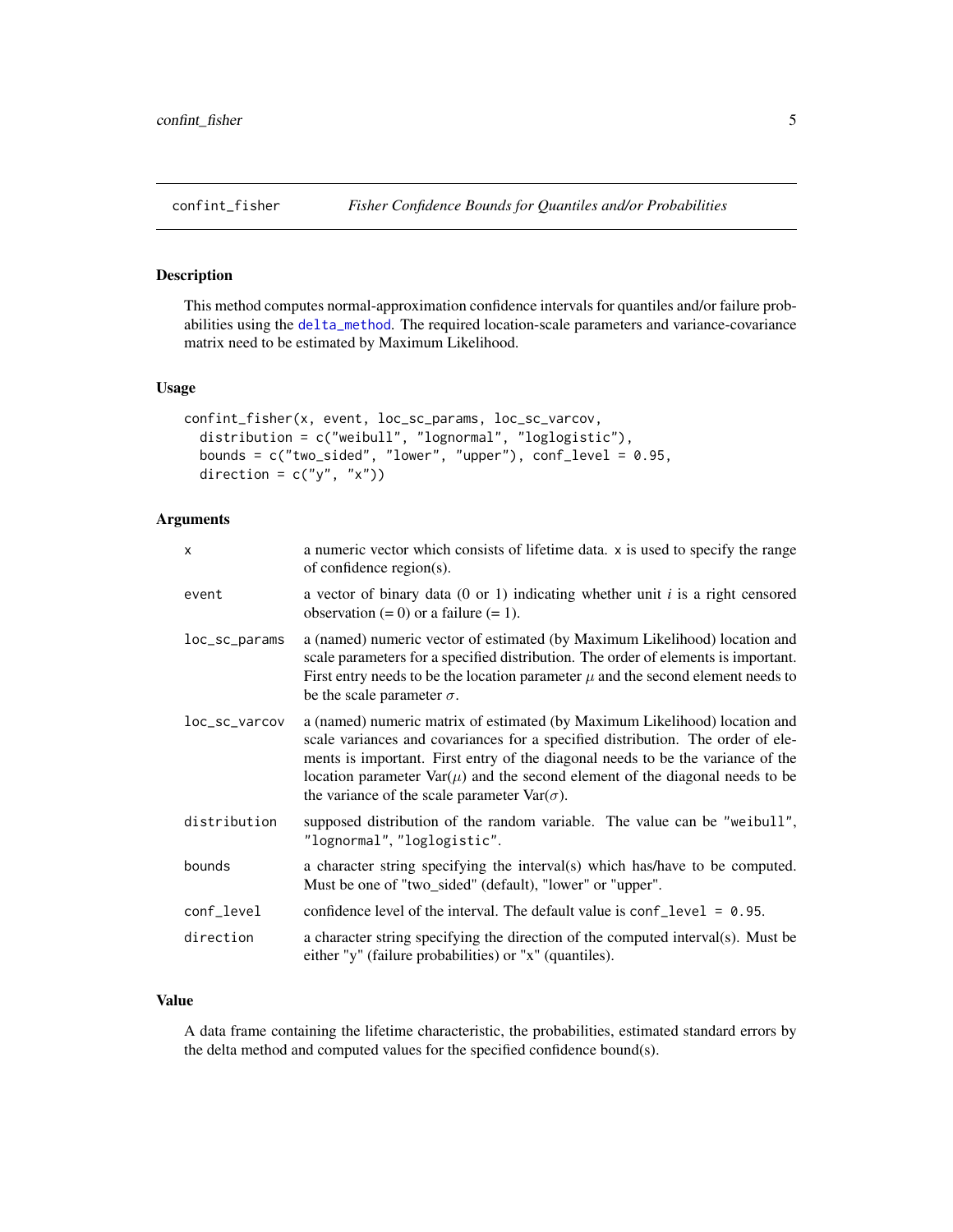#### Examples

```
obs <- seq(10000, 100000, 10000)
state \leq c(0, 1, 1, 0, 0, 0, 1, 0, 1, 0)
df_john < -johnson_method(x = obs, event = state)mle \leq ml_estimation(x = obs, event = state,
                     distribution = "weibull", conf\_level = 0.95)
conf_fish <- confint_fisher(x = df_john$characteristic,
                            event = df_john$status,
                            loc_sc_params = mle$loc_sc_coefficients,
                            loc_sc_varcov = mle$loc_sc_vcov,
                            distribution = "weibull",
                            bounds = "two_sided",
                            conf\_level = 0.95,
                            direction = "y")
```
delta\_method *Delta Method for Parametric Lifetime Distributions*

# Description

The delta method estimates the standard error for quantities that can be written as non-linear functions of ML estimators like failure probabilities or quantiles. I.e. the location-scale parameters and variance-covariance matrix of these need to be estimated by Maximum Likelihood.

#### Usage

```
delta_method(p, loc_sc_params, loc_sc_varcov, distribution = c("weibull",
  "lognormal", "loglogistic"), direction = c("y", "x"))
```
#### Arguments

| p                 | a numeric value of a probability or a quantile. If the standard error of probability<br>is of interest a specific quantile needs to be supplied and vice versa.                                                                                                                                                                                                                                           |
|-------------------|-----------------------------------------------------------------------------------------------------------------------------------------------------------------------------------------------------------------------------------------------------------------------------------------------------------------------------------------------------------------------------------------------------------|
| loc_sc_params     | a (named) numeric vector of estimated (by Maximum Likelihood) location and<br>scale parameters for a specified distribution. The order of elements is important.<br>First entry needs to be the location parameter $\mu$ and the second element needs to<br>be the scale parameter $\sigma$ .                                                                                                             |
| $loc\_sc\_varcov$ | a (named) numeric matrix of estimated (by Maximum Likelihood) location and<br>scale variances and covariances for a specified distribution. The order of ele-<br>ments is important. First entry of the diagonal needs to be the variance of the<br>location parameter $\text{Var}(\mu)$ and the second element of the diagonal needs to be<br>the variance of the scale parameter $\text{Var}(\sigma)$ . |
| distribution      | supposed distribution of the random variable. The value can be "weibull",<br>"lognormal" or "loglogistic". Other distributions have not been imple-<br>mented yet.                                                                                                                                                                                                                                        |
| direction         | a character string specifying the direction of the computed standard errors. Must<br>be either "y" (failure probability) or "x" (quantile). If $p$ is a quantile then <i>direc</i> -<br>tion needs to be "y" and vice versa.                                                                                                                                                                              |

<span id="page-5-0"></span>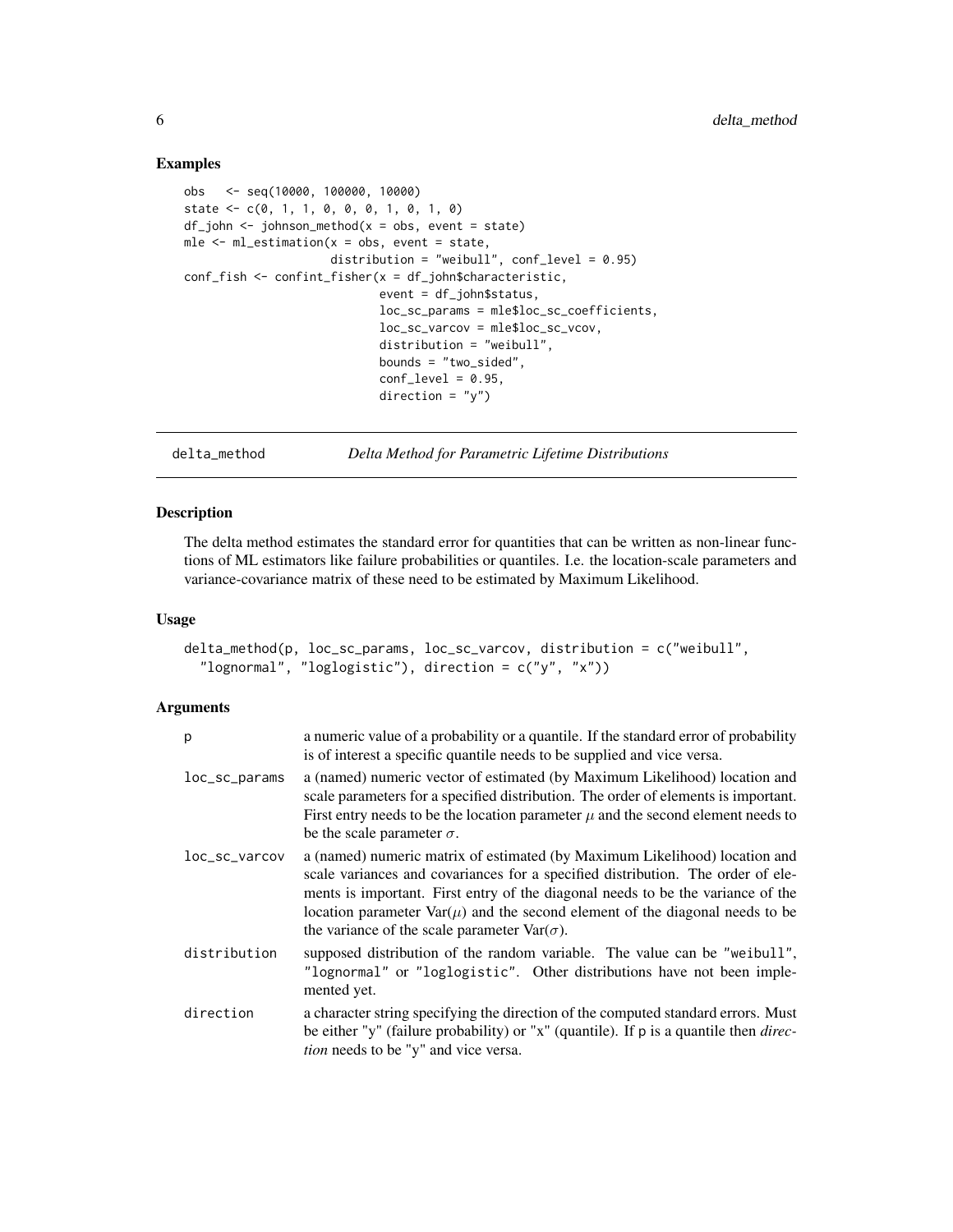# <span id="page-6-0"></span>Value

A numeric value with estimated standard error of failure probability or quantiles.

# Examples

```
obs <- seq(10000, 100000, 10000)
state \leq c(0, 1, 1, 0, 0, 0, 1, 0, 1, 0)mle <- ml_estimation(x = obs, event = state,
                     distribution = "weibull", conf_level = 0.95)
delta_prob <- sapply(obs, delta_method,
                          loc_sc_params = mle$loc_sc_coefficients,
                          loc_sc_varcov = mle$loc_sc_vcov,
                          distribution = "weibull",
                          direction = "y")
```
<span id="page-6-1"></span>dist\_delay\_register *Parameter Estimation of the Delay in Registration Distribution*

# Description

This function introduces a delay random variable by calculating the time difference between the registration and production date for the sample units and afterwards estimates the parameter(s) of a supposed distribution, using MLE.

# Usage

dist\_delay\_register(date\_prod, date\_register, distribution = "lognormal")

# Arguments

| date_prod     | a vector of class "character" or "Date", in the format "yyyy-mm-dd", indicat-<br>ing the date of production of a unit. If no date is available use NA.   |
|---------------|----------------------------------------------------------------------------------------------------------------------------------------------------------|
| date_register | a vector of class "character" or "Date", in the format "yyyy-mm-dd", indicat-<br>ing the date of registration of a unit. If no date is available use NA. |
| distribution  | supposed distribution of the random variable. The default value is "lognormal".<br>So far no other distribution is implemented.                          |

# Value

A named vector of estimated parameters for the specified distribution.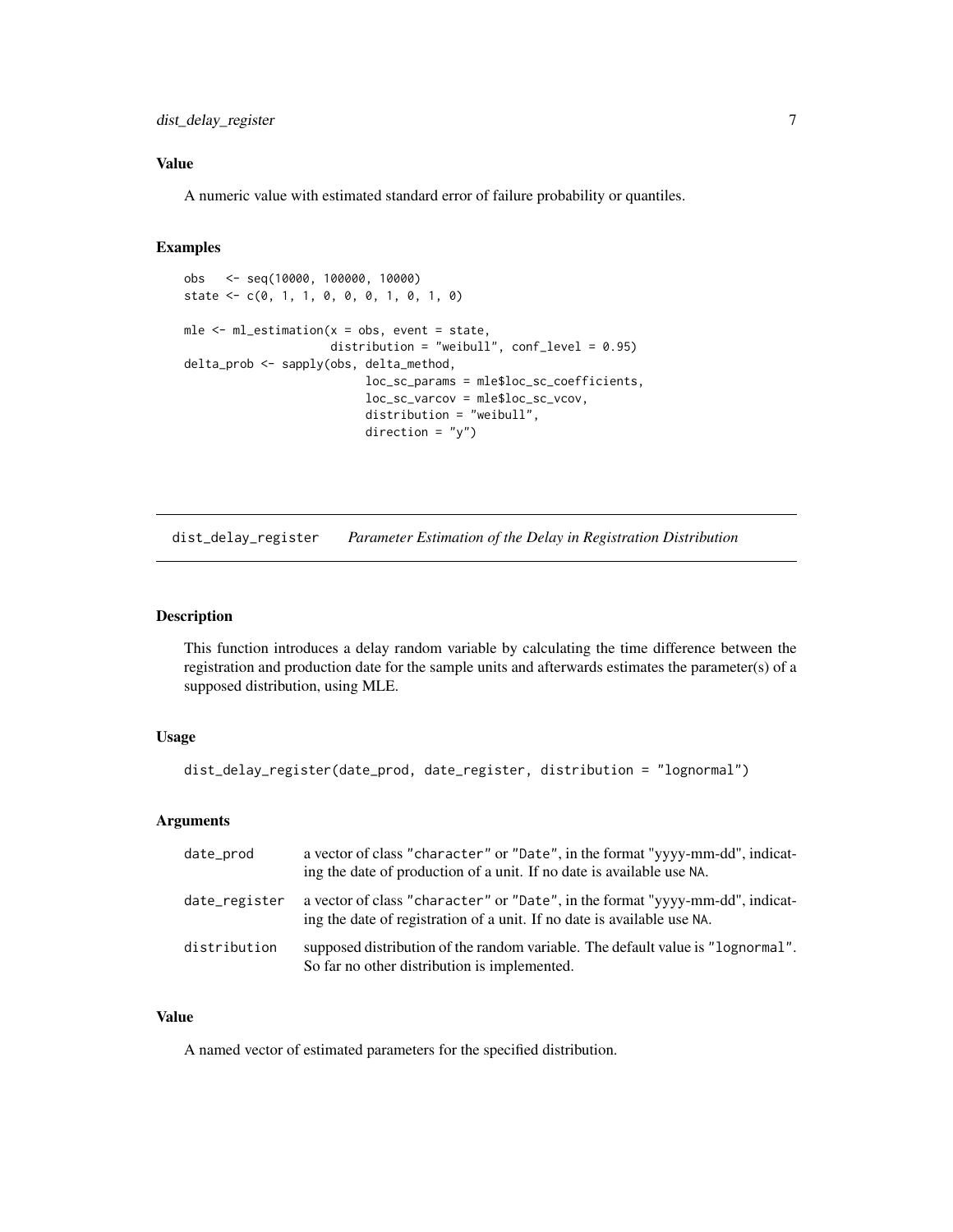#### Examples

```
date_of_production <- c("2014-07-28", "2014-02-17", "2014-07-14",
                          "2014-06-26", "2014-03-10", "2014-05-14",
                          "2014-05-06", "2014-03-07", "2014-03-09",
                          "2014-04-13", "2014-05-20", "2014-07-07",
                          "2014-01-27", "2014-01-30", "2014-03-17",
                          "2014-02-09", "2014-04-14", "2014-04-20",
                          "2014-03-13", "2014-02-23", "2014-04-03",
                          "2014-01-08", "2014-01-08")
date_of_registration <- c(NA, "2014-03-29", "2014-12-06", "2014-09-09",
                          NA, NA, "2014-06-16", NA, "2014-05-23",
                          "2014-05-09", "2014-05-31", NA, "2014-04-13",
                          NA, NA, "2014-03-12", NA, "2014-06-02",
                          NA, "2014-03-21", "2014-06-19", NA, NA)
params_delay_regist <- dist_delay_register(
                                    date_prod = date_of_production,
                                    date_register = date_of_registration,
                                    distribution = "lognormal")
```
<span id="page-7-1"></span>dist\_delay\_report *Parameter Estimation of the Delay in Report Distribution*

# Description

This function introduces a delay random variable by calculating the time difference between the report and repair date for the sample units and afterwards estimates the parameter(s) of a supposed distribution, using MLE.

# Usage

```
dist_delay_report(date_repair, date_report, distribution = "lognormal")
```
#### Arguments

| date_repair  | a vector of class "character" or "Date", in the format "yyyy-mm-dd", indicat-<br>ing the date of repair of a failed unit. If no date is available use NA. |
|--------------|-----------------------------------------------------------------------------------------------------------------------------------------------------------|
| date_report  | a vector of class "character" or "Date", in the format "yyyy-mm-dd", indicat-<br>ing the date of report of a failed unit. If no date is available use NA. |
| distribution | supposed distribution of the random variable. The default value is "lognormal".<br>So far no other distribution is implemented.                           |

# Value

A named vector of estimated parameters for the specified distribution.

<span id="page-7-0"></span>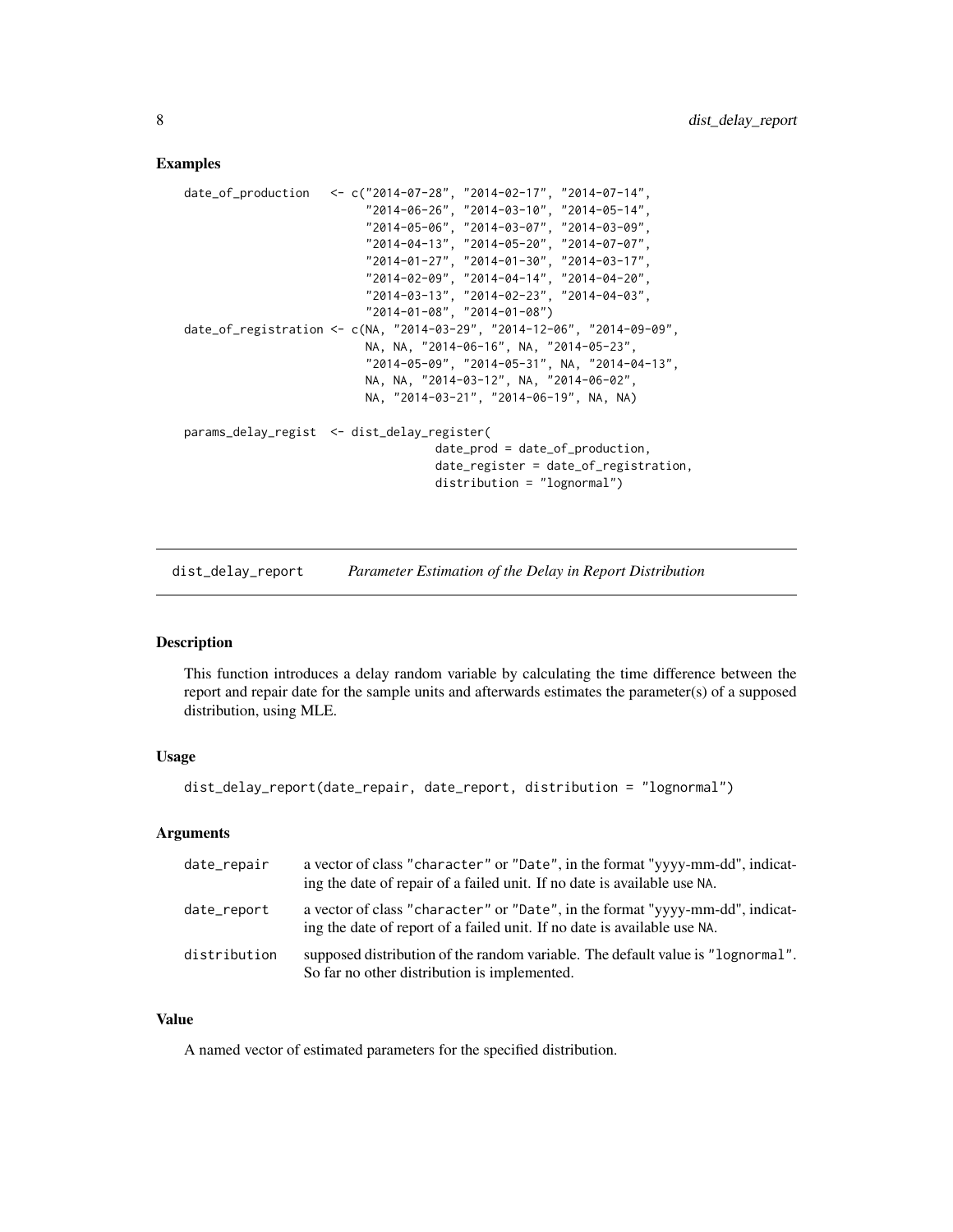# <span id="page-8-0"></span>dist\_mileage 9

#### Examples

```
date_of_repair <- c(NA, "2014-09-15", "2015-07-04", "2015-04-10", NA,
                  NA, "2015-04-24", NA, "2015-04-25", "2015-04-24",
                    "2015-06-12", NA, "2015-05-04", NA, NA,
                    "2015-05-22", NA, "2015-09-17", NA, "2015-08-15",
                    "2015-11-26", NA, NA)
date_of_report <- c(NA, "2014-10-09", "2015-08-28", "2015-04-15", NA,
                    NA, "2015-05-16", NA, "2015-05-28", "2015-05-15",
                    "2015-07-11", NA, "2015-08-14", NA, NA,
                    "2015-06-05", NA, "2015-10-17", NA, "2015-08-21",
                    "2015-12-02", NA, NA)
params_delay_report <- dist_delay_report(date_repair = date_of_repair,
                                            date_report = date_of_report,
                                            distribution = "lognormal")
```
dist\_mileage *Parameter Estimation of the Mileage Distribution*

#### Description

This function introduces a random variable of annual mileage using the units in the sample that had a failure and afterwards estimates the parameter(s) of a supposed distribution, using MLE.

## Usage

```
dist_mileage(x, event, mileage, distribution = "lognormal")
```
# Arguments

| X            | a numeric vector of operating times. If not available use NA.                                                                   |
|--------------|---------------------------------------------------------------------------------------------------------------------------------|
| event        | a vector of binary data (0 or 1) indicating whether unit i is a right censored<br>observation $(= 0)$ or a failure $(= 1)$ .    |
| mileage      | a numeric vector of driven distances. If not available use NA.                                                                  |
| distribution | supposed distribution of the random variable. The default value is "lognormal".<br>So far no other distribution is implemented. |

# Value

A named vector of estimated parameters for the specified mileage distribution.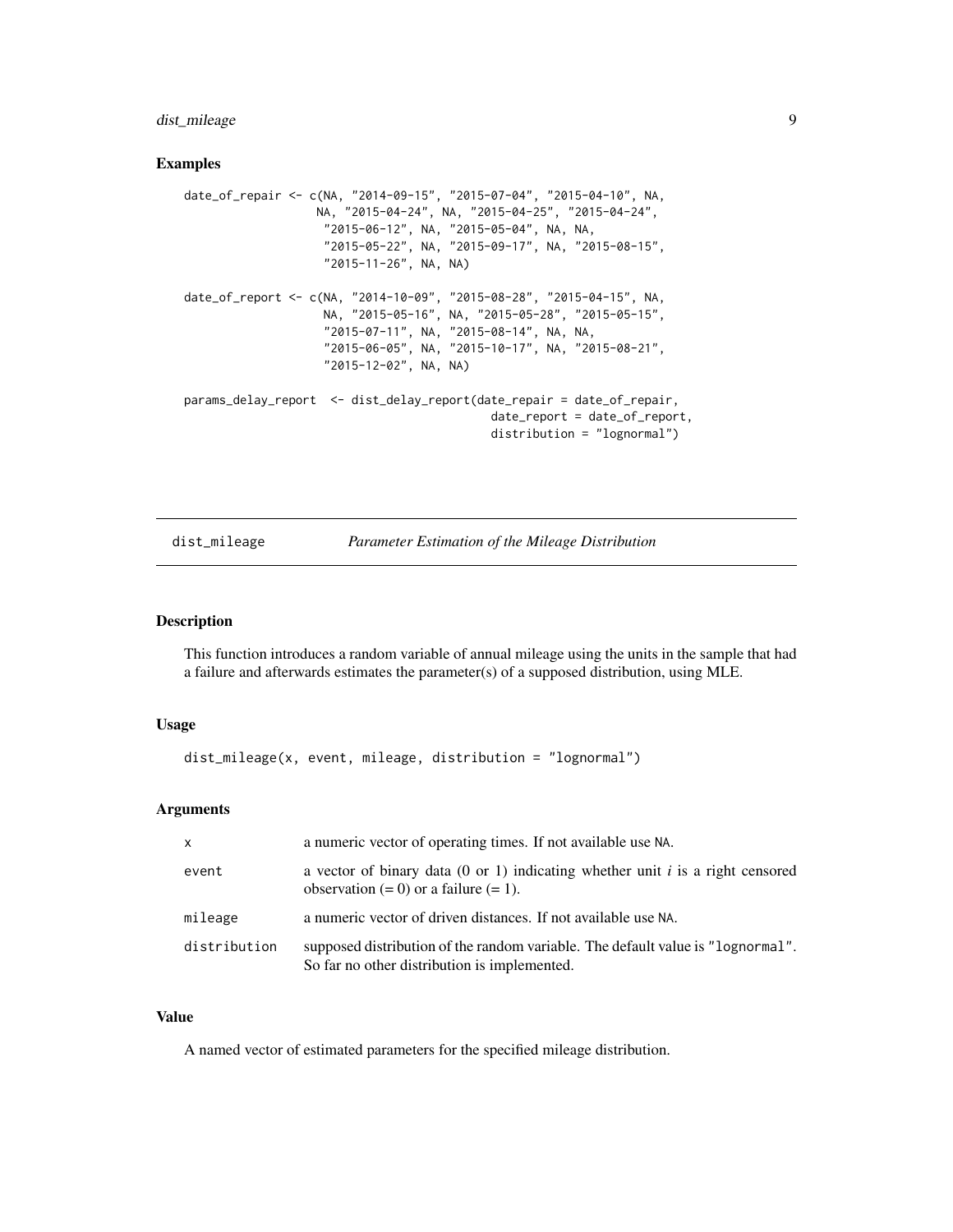#### <span id="page-9-0"></span>Examples

```
date_of_registration <- c(NA, "2014-03-29", "2014-12-06", "2014-09-09", NA,
                          NA, "2014-06-16", NA, "2014-05-23", "2014-05-09",
                          "2014-05-31", NA, "2014-04-13", NA, NA, "2014-03-12",
                          NA, "2014-06-02", NA, "2014-03-21", "2014-06-19",
                          NA, NA)
date_of_repair <- c(NA, "2014-09-15", "2015-07-04", "2015-04-10", NA,
                   NA, "2015-04-24", NA, "2015-04-25", "2015-04-24",
                    "2015-06-12", NA, "2015-05-04", NA, NA, "2015-05-22",
                   NA, "2015-09-17", NA, "2015-08-15", "2015-11-26", NA, NA)
op_time <- as.numeric(difftime(as.Date(date_of_repair),
                               as.Date(date_of_registration),
                               units = "days")mileage <- c(NA, 15655, 13629, 18292, NA, NA, 33555, NA, 21737,
             29870, 21068, NA, 122283, NA, NA, 36088, NA, 11153,
             NA, 122842, 20349, NA, NA)
state <- c(0, 1, 1, 1, 0, 0, 1, 0, 1, 1, 1, 0, 1, 0, 0, 1, 0, 1, 0, 1, 1, 0, 0)
params_mileage_annual <- dist_mileage(x = op_time, event = state,
                                      mileage = mileage,
                                      distribution = "lognormal")
```
johnson\_method *Estimation of Failure Probabilities using Johnson's Method*

# Description

This non-parametric approach is used to estimate the failure probabilities in terms of (multiple) right censored data. Compared to complete data the correction is done by calculating adjusted ranks which takes non-defective units into account.

#### Usage

```
johnson_method(x, event, id = rep("XXXXX", length(x)))
```
#### Arguments

| x     | a numeric vector which consists of lifetime data. Lifetime data could be ev-<br>ery characteristic influencing the reliability of a product, e.g. operating time<br>(days/months in service), mileage (km, miles), load cycles. |
|-------|---------------------------------------------------------------------------------------------------------------------------------------------------------------------------------------------------------------------------------|
| event | a vector of binary data (0 or 1) indicating whether unit i is a right censored<br>observation $(= 0)$ or a failure $(= 1)$ .                                                                                                    |
| id    | a character vector for the identification of every unit.                                                                                                                                                                        |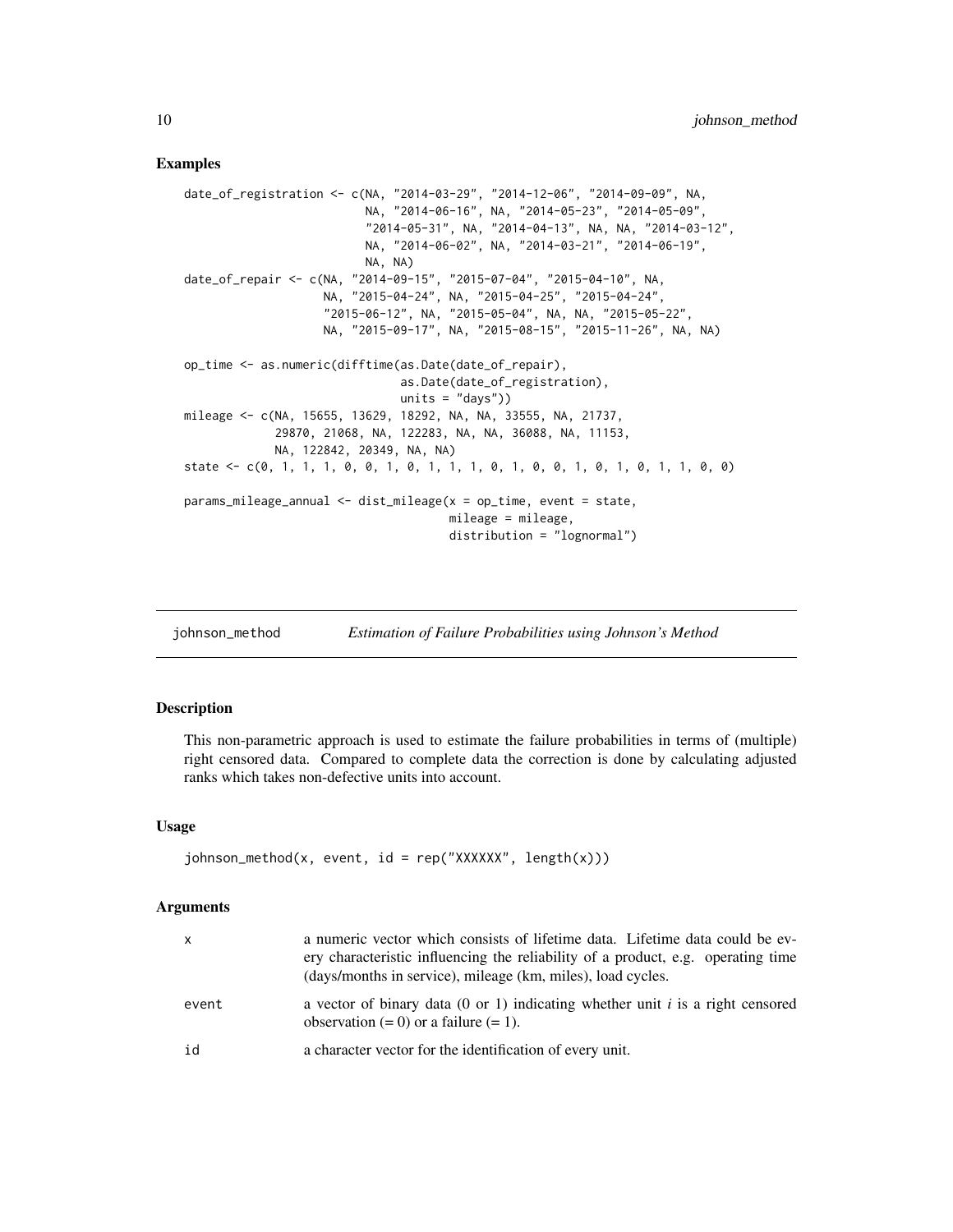#### <span id="page-10-0"></span>kaplan\_method 11

#### Value

A data frame containing id, lifetime characteristic, status of the unit, the adjusted rank and the estimated failure probability. For right censored observations the cells of the rank and probabilty columns are filled with NA values.

# Examples

```
obs <- seq(10000, 100000, 10000)
state <- c(0, 1, 1, 0, 0, 0, 1, 0, 1, 0)
uic <- c("3435", "1203", "958X", "XX71", "abcd", "tz46",
           "fl29", "AX23", "Uy12", "kl1a")
df_john < -johnson_method(x = obs, event = state, id = uic)
```
kaplan\_method *Estimation of Failure Probabilities using Kaplan-Meier*

#### **Description**

Whereas the non-parametric Kaplan-Meier estimator is used to estimate the survival function  $S(t)$  in terms of (multiple) right censored data, the complement is an estimate of the cumulative distribution function  $F(t)$ . One modification is made in contrast to the orginial Kaplan-Meier estimator (based on *NIST/SEMATECH e-Handbook of Statistical Methods*, 8.2.1.5.): If the last unit (unit with highest observed lifetime) is a defective unit, the estimator is adjusted in such a way that the survival estimate for this unit is not *zero* and therefore the estimate for the failure probability is not equal to *one*. Otherwise the estimate in this context would be too pessimisitc. Since the failure probability estimation in this function is not based on *Median Ranks*, the Betabinomial confidence intervals cannot be calculated on the basis of Kaplan-Meier failure probabilities.

# Usage

```
kaplan_method(x, event, id = rep("XXXXX", length(x)))
```
#### Arguments

| $\mathsf{x}$ | a numeric vector which consists of lifetime data. Lifetime data could be ev-<br>ery characteristic influencing the reliability of a product, e.g. operating time<br>(days/months in service), mileage (km, miles), load cycles. |
|--------------|---------------------------------------------------------------------------------------------------------------------------------------------------------------------------------------------------------------------------------|
| event        | a vector of binary data (0 or 1) indicating whether unit i is a right censored<br>observation $(= 0)$ or a failure $(= 1)$ .                                                                                                    |
| id           | a character vector for the identification of every unit.                                                                                                                                                                        |

#### Value

A data frame containing id, lifetime characteristic, status of the unit and the estimated failure probabilty. For right censored observations the cells of probability column are filled with NA.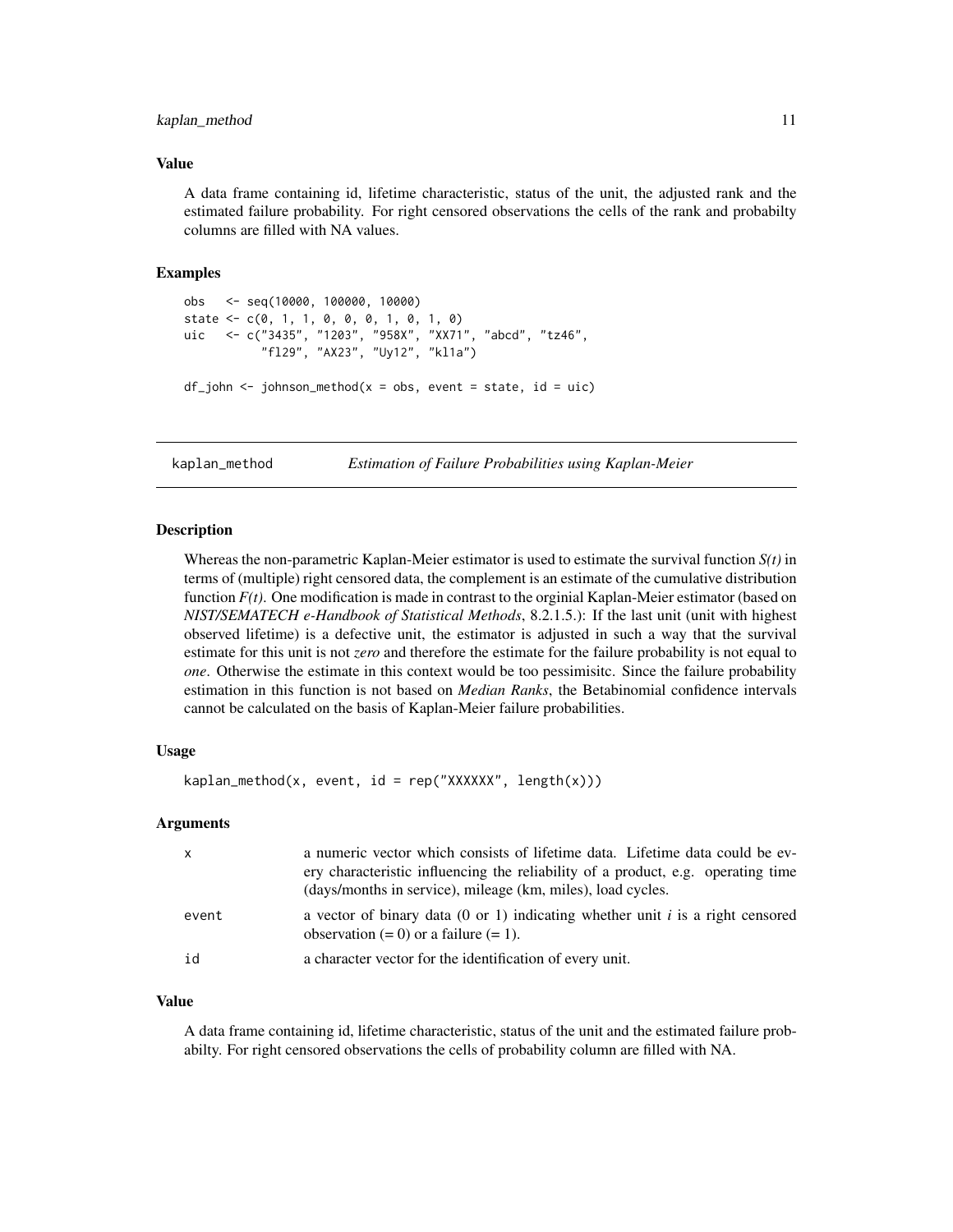# <span id="page-11-0"></span>References

*NIST/SEMATECH e-Handbook of Statistical Methods*, *8.2.1.5. Empirical model fitting - distribution free (Kaplan-Meier) approach*, https://www.itl.nist.gov/div898/handbook/apr/section2/apr215.htm, 30/04/2018

# Examples

```
# Example 1
obs <- seq(10000, 100000, 10000)
state \leq c(0, 1, 1, 0, 0, 0, 1, 0, 1, 0)uic <- c("3435", "1203", "958X", "XX71", "abcd", "tz46",
           "fl29", "AX23","Uy12", "kl1a")
df_kap \leftarrow kaplan_method(x = obs, event = state, id = uic)# Example 2
df <- data.frame(obs = c(10000, 10000, 20000, 20000, 30000,
                         30000, 30000, 30000, 40000, 50000,
                         50000, 60000, 70000, 70000, 70000,
                         70000, 80000, 80000, 80000, 80000,
                         90000, 90000, 100000),
                 state = rep(1, 23))
df_kap2 <- kaplan_method(x = df$obs, event = df$state)
```
<span id="page-11-1"></span>

| mcs_delays | Adjustment of Operating Times by Delays using a Monte Carlo Ap-<br>proach |
|------------|---------------------------------------------------------------------------|
|            |                                                                           |

# Description

This function is a wrapper that combines both, the [mcs\\_delay\\_register](#page-13-1) and [mcs\\_delay\\_report](#page-15-1) function for adjusting the operation times of censored units.

#### Usage

```
mcs_delays(date_prod, date_register, date_repair, date_report, x, event,
  distribution = "lognormal", details = FALSE, seed = NULL)
```
#### Arguments

| date_prod     | a vector of class "character" or "Date", in the format "yyyy-mm-dd", indicat-<br>ing the date of production of a unit. If no date is available use NA.    |
|---------------|-----------------------------------------------------------------------------------------------------------------------------------------------------------|
| date_register | a vector of class "character" or "Date", in the format "yyyy-mm-dd", indicat-<br>ing the date of registration of a unit. If no date is available use NA.  |
| date_repair   | a vector of class "character" or "Date", in the format "yyyy-mm-dd", indicat-<br>ing the date of repair of a failed unit. If no date is available use NA. |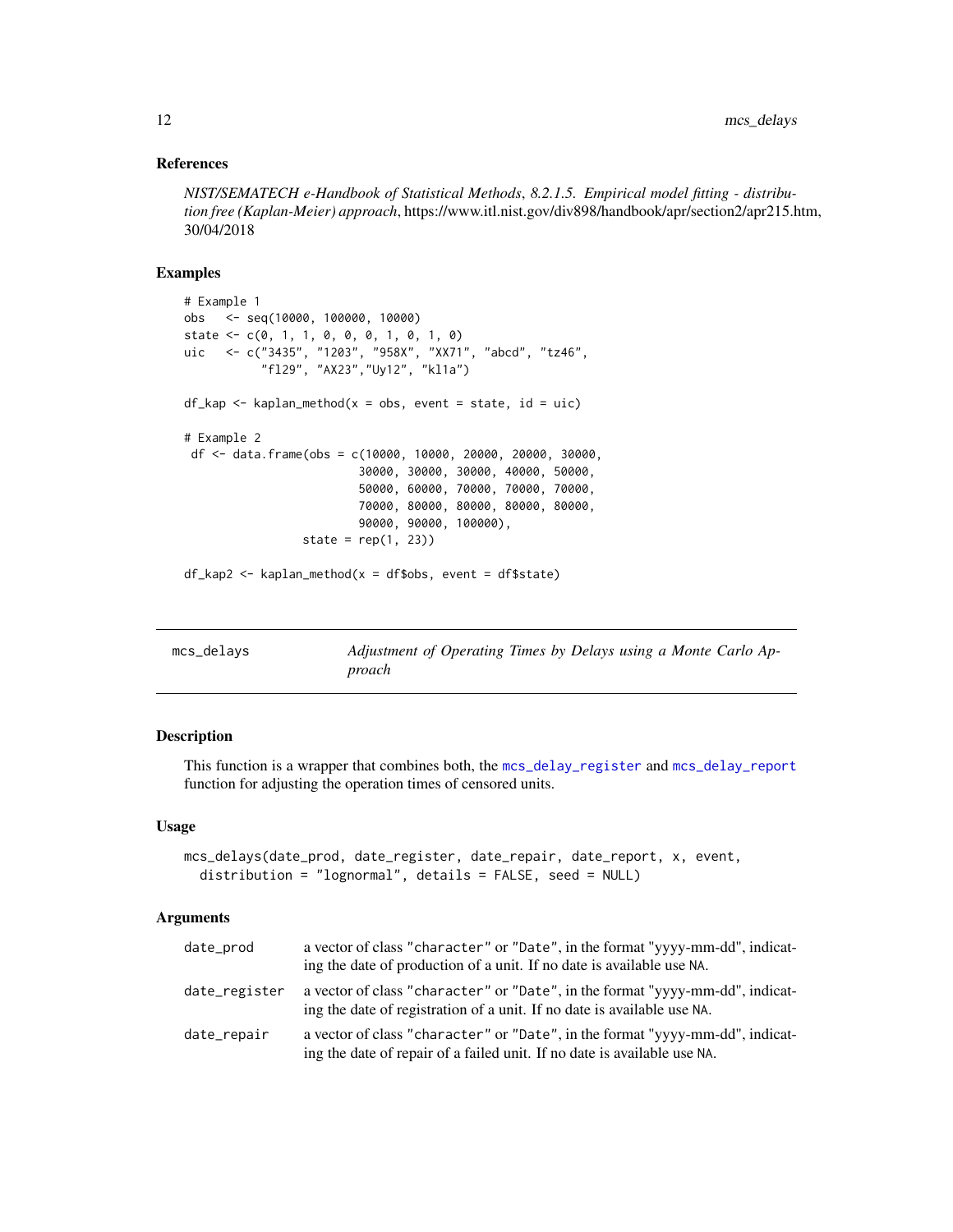| date_report  | a vector of class "character" or "Date", in the format "yyyy-mm-dd", indicat-<br>ing the date of report of a failed unit. If no date is available use NA.                                                                                                                                                                                                                                                 |
|--------------|-----------------------------------------------------------------------------------------------------------------------------------------------------------------------------------------------------------------------------------------------------------------------------------------------------------------------------------------------------------------------------------------------------------|
| x            | a numeric vector of operating times.                                                                                                                                                                                                                                                                                                                                                                      |
| event        | a vector of binary data $(0 \text{ or } 1)$ indicating whether unit i is a right censored<br>observation $(= 0)$ or a failure $(= 1)$ .                                                                                                                                                                                                                                                                   |
| distribution | supposed distribution of the random variable. The default value is "lognormal".<br>So far no other distribution is implemented.                                                                                                                                                                                                                                                                           |
| details      | a logical variable, where the default value is FALSE. If FALSE the output consists<br>of a vector with corrected operating times for the censored units and the input<br>operating times for the failed units. If TRUE the output consists of a detailed list,<br>i.e the same vector as described before, simulated random numbers, estimated<br>distribution parameters and a seed for reproducibility. |
| seed         | if seed = NULL a random seed is used. Otherwise the user can specify an integer<br>for the seed.                                                                                                                                                                                                                                                                                                          |

# Value

A numerical vector of corrected operating times for the censored units and the input operating times for the failed units if details = FALSE. If details = TRUE the output is a list which consists of the following elements:

- time : Numerical vector of corrected operating times for the censored observations and input operating times for failed units.
- x\_sim\_regist : Simulated random numbers of specified distribution with estimated parameters for delay in registration. The length of x\_sim\_regist is equal to the number of censored observations.
- x\_sim\_report : Simulated random numbers of specified distribution with estimated parameters for delay in report. The length of x\_sim\_report is equal to the number of censored observations.
- coefficients\_regist : Estimated coefficients of supposed distribution for delay in registration.
- coefficients\_report : Estimated coefficients of supposed distribution for delay in report.
- int\_seed : Integer seed number for reproducibility.

```
date_of_production <- c("2014-07-28", "2014-02-17", "2014-07-14",
                          "2014-06-26", "2014-03-10", "2014-05-14",
                          "2014-05-06", "2014-03-07", "2014-03-09",
                          "2014-04-13", "2014-05-20", "2014-07-07",
                          "2014-01-27", "2014-01-30", "2014-03-17",
                          "2014-02-09", "2014-04-14", "2014-04-20",
                          "2014-03-13", "2014-02-23", "2014-04-03",
                          "2014-01-08", "2014-01-08")
date_of_registration <- c("2014-08-17", "2014-03-29", "2014-12-06",
                          "2014-09-09", "2014-05-14", "2014-07-01",
                          "2014-06-16", "2014-04-03", "2014-05-23",
```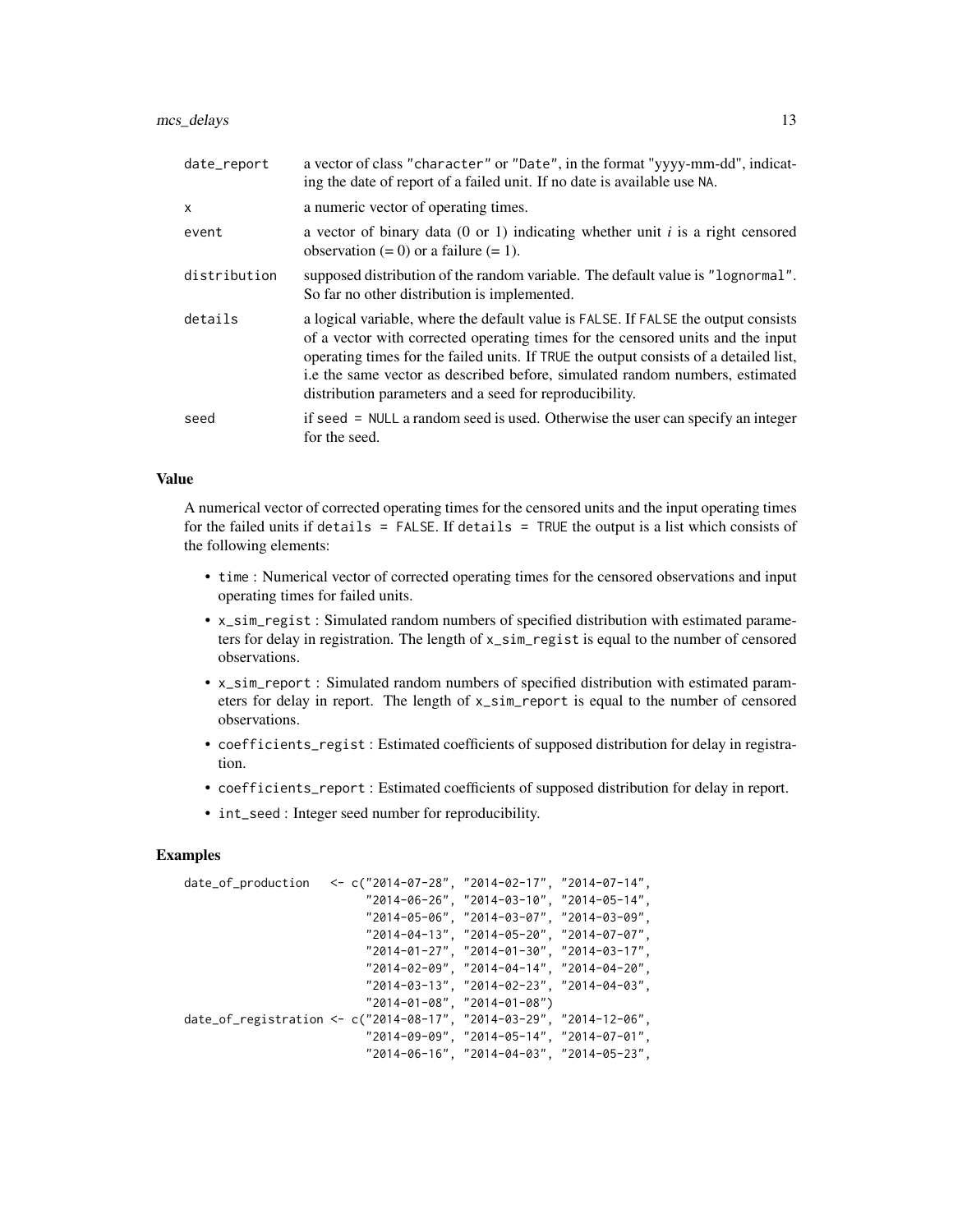```
"2014-05-09", "2014-05-31", "2014-08-12",
                          "2014-04-13", "2014-02-15", "2014-07-07",
                          "2014-03-12", "2014-05-27", "2014-06-02",
                          "2014-05-20", "2014-03-21", "2014-06-19",
                          "2014-02-12", "2014-03-27")
date_of_repair <- c(NA, "2014-09-15", "2015-07-04", "2015-04-10", NA,
                   NA, "2015-04-24", NA, "2015-04-25", "2015-04-24",
                    "2015-06-12", NA, "2015-05-04", NA, NA,
                    "2015-05-22", NA, "2015-09-17", NA, "2015-08-15",
                    "2015-11-26", NA, NA)
date_of_report <- c(NA, "2014-10-09", "2015-08-28", "2015-04-15", NA,
                    NA, "2015-05-16", NA, "2015-05-28", "2015-05-15",
                    "2015-07-11", NA, "2015-08-14", NA, NA,
                    "2015-06-05", NA, "2015-10-17", NA, "2015-08-21",
                    "2015-12-02", NA, NA)
op_time <- rep(1000, length(date_of_repair))
state <- sample(c(0, 1), size = length(date_of_repair), replace = TRUE)
# Example 1 - Simplified vector output:
x_corrected <- mcs_delays(date_prod = date_of_production,
                          date_register = date_of_registration,
                          date_repair = date_of_repair,
                          date_report = date_of_report,
                          x = op_time,event = state,
                          distribution = "lognormal",
                          seed = NULL,
                          details = FALSE)
# Example 2 - Detailed list output:
list_detail <- mcs_delays(date_prod = date_of_production,
                                date_register = date_of_registration,
                                date_repair = date_of_repair,
                                date_report = date_of_report,
                                x = op_time,event = state,
                                distribution = "lognormal",
                                seed = NULL,
                                details = TRUE)
```
<span id="page-13-1"></span>mcs\_delay\_register *Adjustment of Operating Times by Delays in Registration using a Monte Carlo Approach*

#### Description

In general the amount of information about units in the field, that have not failed yet, are rare. For example it is common that a supplier, who provides parts to the automotive industry does not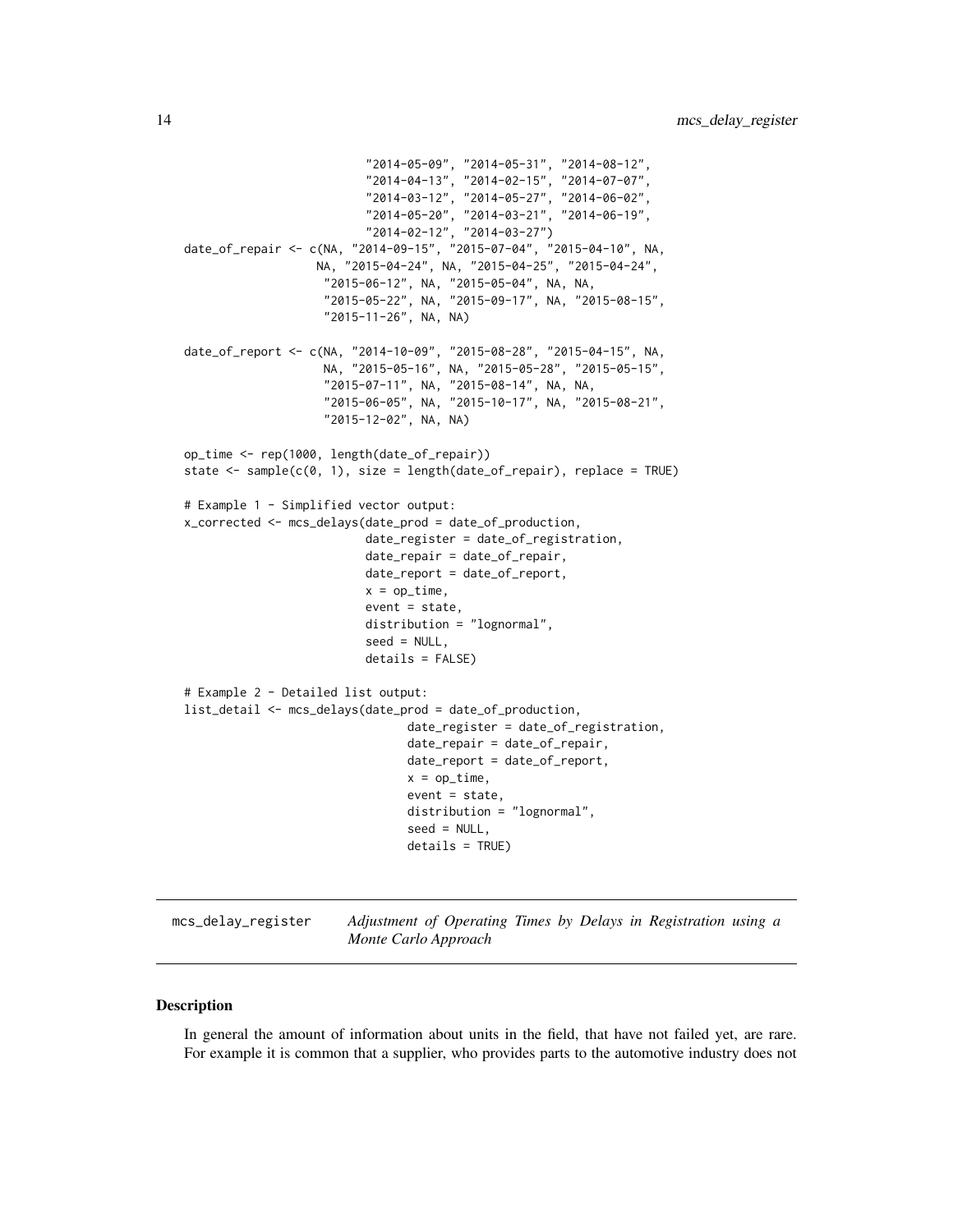<span id="page-14-0"></span>know when a vehicle was put in service and therefore does not know the exact operating time of the supplied parts. This function uses a Monte Carlo approach for simulating the operating times of (multiple) right censored observations, taking account of registering delays. The simulation is based on the distribution of operating times that were calculated from complete data (see [dist\\_delay\\_register](#page-6-1)).

# Usage

```
mcs_delay_register(date_prod, date_register, x, event,
  distribution = "lognormal", seed = NULL, details = FALSE)
```
#### Arguments

| date_prod     | a vector of class "character" or "Date", in the format "yyyy-mm-dd", indicat-<br>ing the date of production of a unit. If no date is available use NA.                                                                                                                                                                                                                                                    |
|---------------|-----------------------------------------------------------------------------------------------------------------------------------------------------------------------------------------------------------------------------------------------------------------------------------------------------------------------------------------------------------------------------------------------------------|
| date_register | a vector of class "character" or "Date", in the format "yyyy-mm-dd", indicat-<br>ing the date of registration of a unit. If no date is available use NA.                                                                                                                                                                                                                                                  |
| X             | a numeric vector of operating times.                                                                                                                                                                                                                                                                                                                                                                      |
| event         | a vector of binary data $(0 \text{ or } 1)$ indicating whether unit i is a right censored<br>observation $(= 0)$ or a failure $(= 1)$ .                                                                                                                                                                                                                                                                   |
| distribution  | supposed distribution of the random variable. The default value is "lognormal".<br>So far no other distribution is implemented.                                                                                                                                                                                                                                                                           |
| seed          | if seed = NULL a random seed is used. Otherwise the user can specify an integer<br>for the seed.                                                                                                                                                                                                                                                                                                          |
| details       | a logical variable, where the default value is FALSE. If FALSE the output consists<br>of a vector with corrected operating times for the censored units and the input<br>operating times for the failed units. If TRUE the output consists of a detailed list,<br>i.e the same vector as described before, simulated random numbers, estimated<br>distribution parameters and a seed for reproducibility. |

#### Value

A numeric vector of corrected operating times for the censored units and the input operating times for the failed units if details = FALSE. If details = TRUE the output is a list which consists of the following elements:

- time : Numeric vector of corrected operating times for the censored observations and input operating times for failed units.
- x\_sim : Simulated random numbers of specified distribution with estimated parameters. The length of x\_sim is equal to the number of censored observations.
- coefficients : Estimated coefficients of supposed distribution.
- int\_seed : Integer seed number for reproducibility.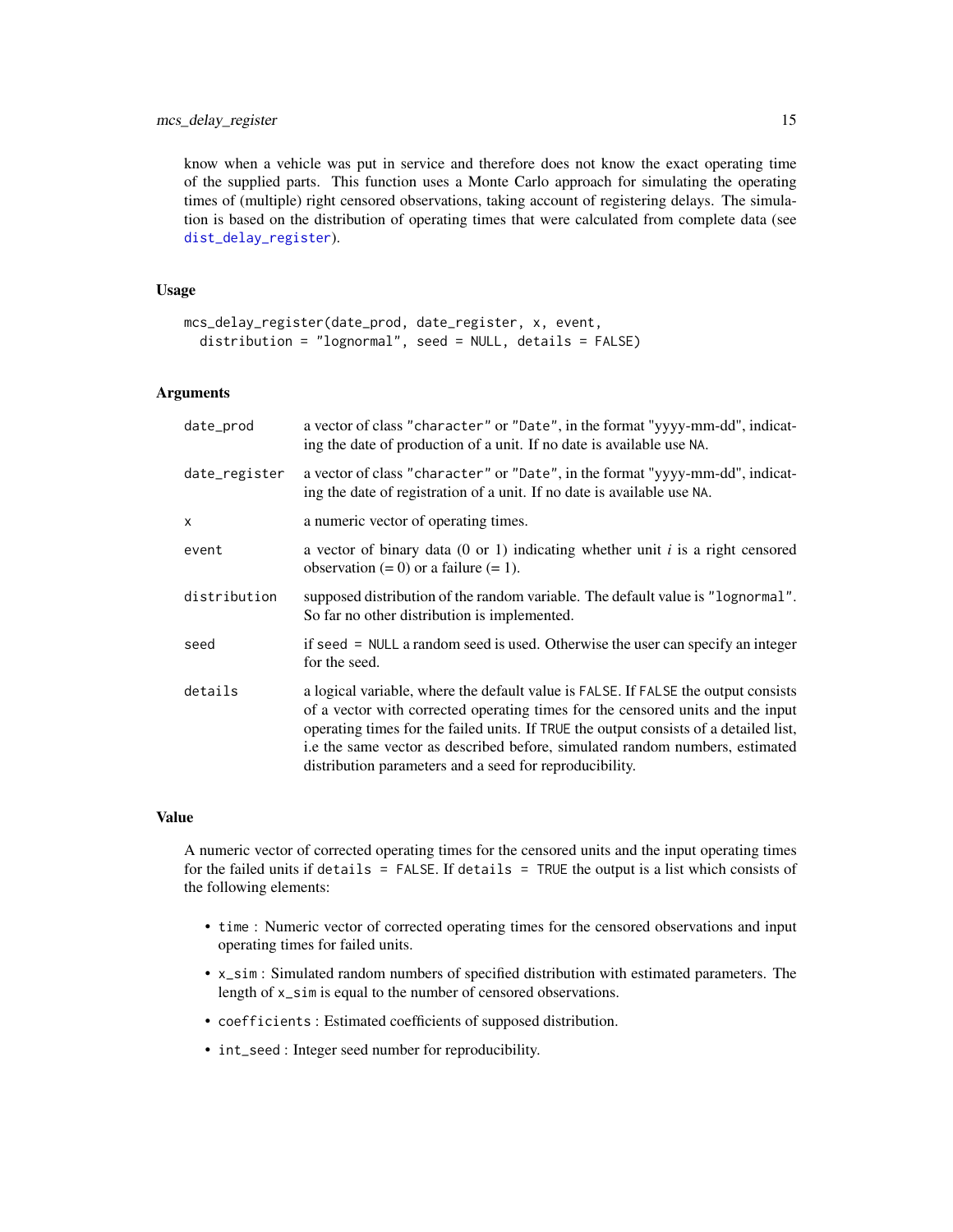#### Examples

```
date_of_production <- c("2014-07-28", "2014-02-17", "2014-07-14",
                          "2014-06-26", "2014-03-10", "2014-05-14",
                          "2014-05-06", "2014-03-07", "2014-03-09",
                          "2014-04-13", "2014-05-20", "2014-07-07",
                          "2014-01-27", "2014-01-30", "2014-03-17",
                          "2014-02-09", "2014-04-14", "2014-04-20",
                          "2014-03-13", "2014-02-23", "2014-04-03",
                          "2014-01-08", "2014-01-08")
date_of_registration <- c(NA, "2014-03-29", "2014-12-06", "2014-09-09",
                          NA, NA, "2014-06-16", NA, "2014-05-23",
                          "2014-05-09", "2014-05-31", NA, "2014-04-13",
                          NA, NA, "2014-03-12", NA, "2014-06-02",
                          NA, "2014-03-21", "2014-06-19", NA, NA)
op_time <- rep(1000, length(date_of_production))
state <- c(0, 1, 1, 1, 0, 0, 1, 0, 1, 1, 1, 0, 1, 0, 0, 1, 0, 1, 0, 1, 1, 0, 0)
# Example 1 - Simplified vector output:
x_corrected <- mcs_delay_register(date_prod = date_of_production,
                                  date_register = date_of_registration,
                                  x = op_time,event = state,
                                  distribution = "lognormal",
                                  seed = NULL,
                                  details = FALSE)
# Example 2 - Detailed list output:
list_detail <- mcs_delay_register(date_prod = date_of_production,
                                  date_register = date_of_registration,
                                  x = op_time,event = state,
                                  distribution = "lognormal",
                                  seed = NULL,
                                  details = TRUE)
```
<span id="page-15-1"></span>mcs\_delay\_report *Adjustment of Operating Times by Delays in Report using a Monte Carlo Approach*

#### **Description**

The delay in report describes the time between the occurence of a damage and the registration in the warranty database. For a given date where the analysis is made there could be units which had a failure but are not registered in the database and therefore treated as censored units. To overcome this problem this function uses a Monte Carlo approach for simulating the operating times of (multiple) right censored observations, taking account of reporting delays. The simulation is based on the distribution of operating times that were calculated from complete data, i.e. failed items (see [dist\\_delay\\_report](#page-7-1)).

<span id="page-15-0"></span>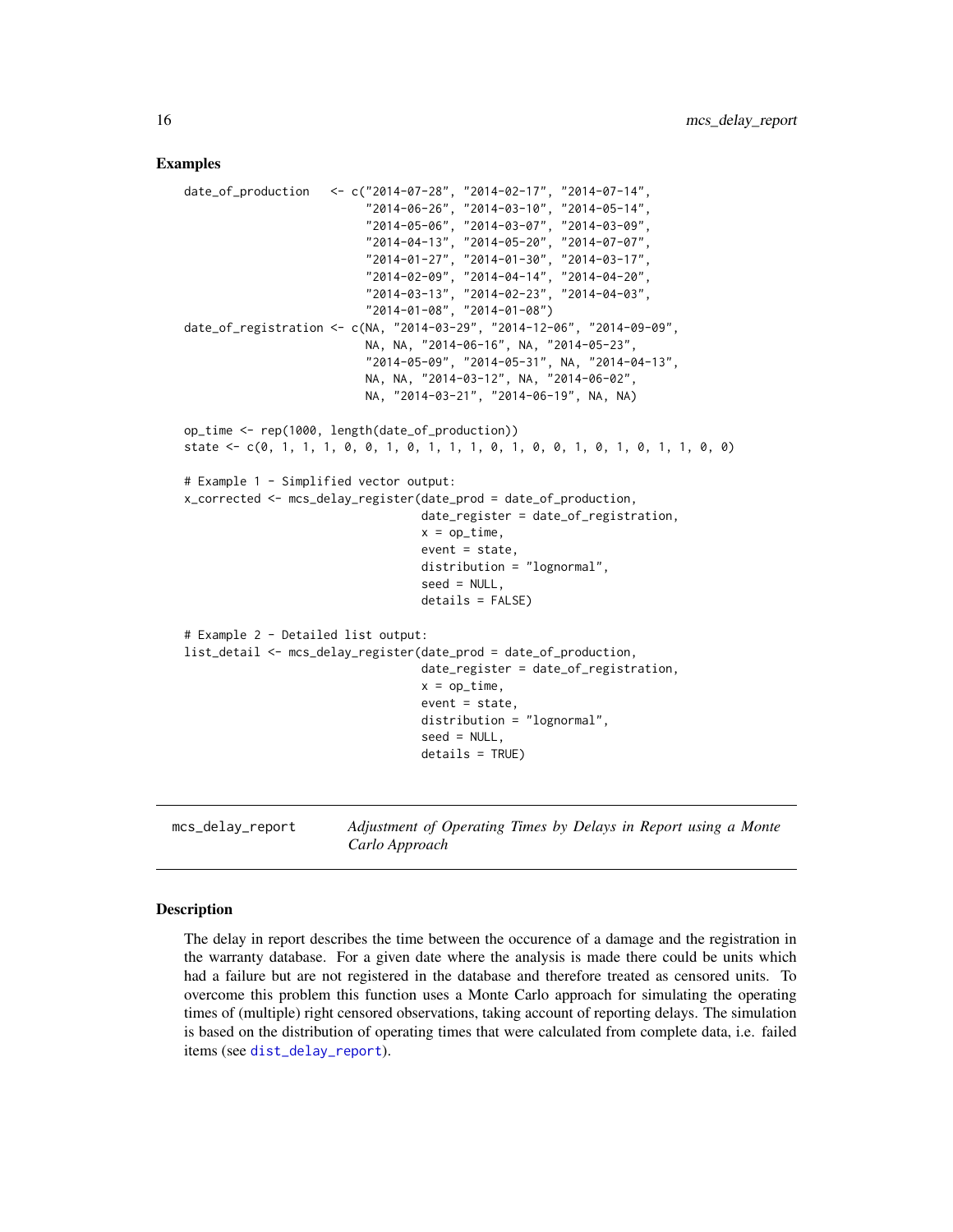#### Usage

```
mcs_delay_report(date_repair, date_report, x, event,
 distribution = "lognormal", details = FALSE, seed = NULL)
```
#### Arguments

| date_repair  | a vector of class "character" or "Date", in the format "yyyy-mm-dd", indicat-<br>ing the date of repair of a failed unit. If no date is available use NA.                                                                                                                                                                                                                                                 |
|--------------|-----------------------------------------------------------------------------------------------------------------------------------------------------------------------------------------------------------------------------------------------------------------------------------------------------------------------------------------------------------------------------------------------------------|
| date_report  | a vector of class "character" or "Date", in the format "yyyy-mm-dd", indicat-<br>ing the date of report of a failed unit. If no date is available use NA.                                                                                                                                                                                                                                                 |
| X            | a numeric vector of operating times.                                                                                                                                                                                                                                                                                                                                                                      |
| event        | a vector of binary data $(0 \text{ or } 1)$ indicating whether unit i is a right censored<br>observation $(= 0)$ or a failure $(= 1)$ .                                                                                                                                                                                                                                                                   |
| distribution | supposed distribution of the random variable. The default value is "lognormal".<br>So far no other distribution is implemented.                                                                                                                                                                                                                                                                           |
| details      | a logical variable, where the default value is FALSE. If FALSE the output consists<br>of a vector with corrected operating times for the censored units and the input<br>operating times for the failed units. If TRUE the output consists of a detailed list,<br>i.e the same vector as described before, simulated random numbers, estimated<br>distribution parameters and a seed for reproducibility. |
| seed         | if seed = NULL a random seed is used. Otherwise the user can specify an integer<br>for the seed.                                                                                                                                                                                                                                                                                                          |

# Value

A numeric vector of corrected operating times for the censored units and the input operating times for the failed units if details = FALSE. If details = TRUE the output is a list which consists of the following elements:

- time : Numeric vector of corrected operating times for the censored observations and input operating times for failed units.
- x\_sim : Simulated random numbers of specified distribution with estimated parameters. The length of x\_sim is equal to the number of censored observations.
- coefficients : Estimated coefficients of supposed distribution.
- int\_seed : Integer seed number for reproducibility.

```
date_of_repair <- c(NA, "2014-09-15", "2015-07-04", "2015-04-10", NA,
                  NA, "2015-04-24", NA, "2015-04-25", "2015-04-24",
                    "2015-06-12", NA, "2015-05-04", NA, NA,
                    "2015-05-22", NA, "2015-09-17", NA, "2015-08-15",
                    "2015-11-26", NA, NA)
date_of_report <- c(NA, "2014-10-09", "2015-08-28", "2015-04-15", NA,
                   NA, "2015-05-16", NA, "2015-05-28", "2015-05-15",
                    "2015-07-11", NA, "2015-08-14", NA, NA,
```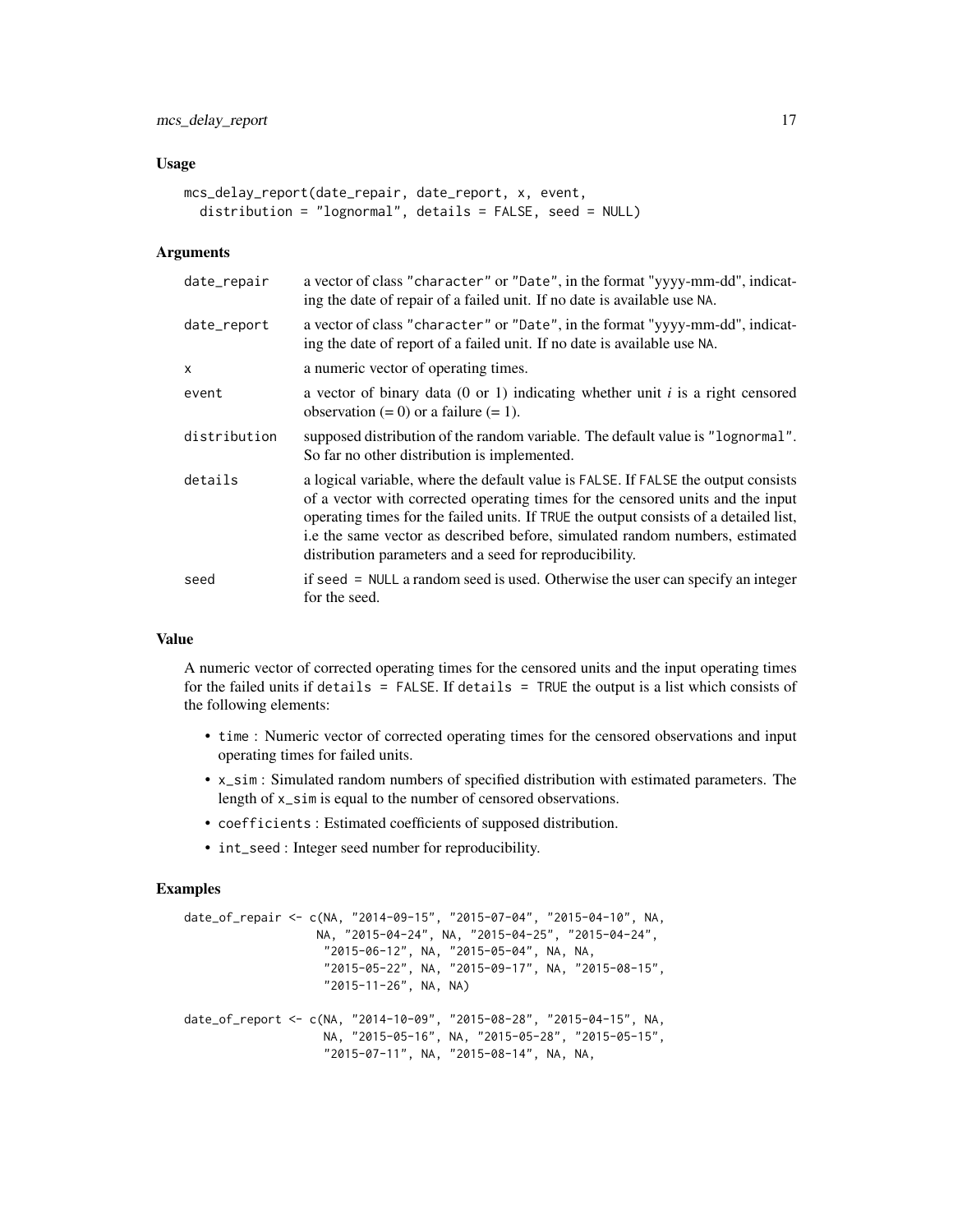```
"2015-06-05", NA, "2015-10-17", NA, "2015-08-21",
                    "2015-12-02", NA, NA)
op_time <- rep(1000, length(date_of_repair))
state <- c(0, 1, 1, 1, 0, 0, 1, 0, 1, 1, 1, 0, 1, 0, 0, 1, 0, 1, 0, 1, 1, 0, 0)
# Example 1 - Simplified vector output:
x_corrected <- mcs_delay_report(date_repair = date_of_repair,
                                date_report = date_of_report,
                                x = op_time,event = state,
                                distribution = "lognormal",
                                seed = NULL,
                                details = FALSE)
# Example 2 - Detailed list output:
list_detail <- mcs_delay_report(date_repair = date_of_repair,
                                date_report = date_of_report,
                                x = op_time,event = state,
                                distribution = "lognormal",
                                seed = NULL,
                                details = TRUE)
```
mcs\_mileage *Estimation of Driving Distances for Censored Observations using a Monte Carlo Approach*

# Description

This function simulates driving distances for censored observations under the condition that the operating time of these items is known up to a certain date where analysis is made. Operating times for these units can be estimated with functions like [mcs\\_delay\\_register](#page-13-1), [mcs\\_delay\\_report](#page-15-1) and [mcs\\_delays](#page-11-1). The failed observations (where the driving distances are known) are used to estimate an annual mileage distribution. If the mileage distribution is fully specified annual random driving distances are drawn from this distribution and afterwards adjusted to the operating times of the censored observations.

#### Usage

```
mcs_mileage(x, event, mileage, distribution = "lognormal", seed = NULL,
  details = FALSE)
```
#### Arguments

|       | a numeric vector of operating times. If not available use NA.                                                                |
|-------|------------------------------------------------------------------------------------------------------------------------------|
| event | a vector of binary data (0 or 1) indicating whether unit i is a right censored<br>observation $(= 0)$ or a failure $(= 1)$ . |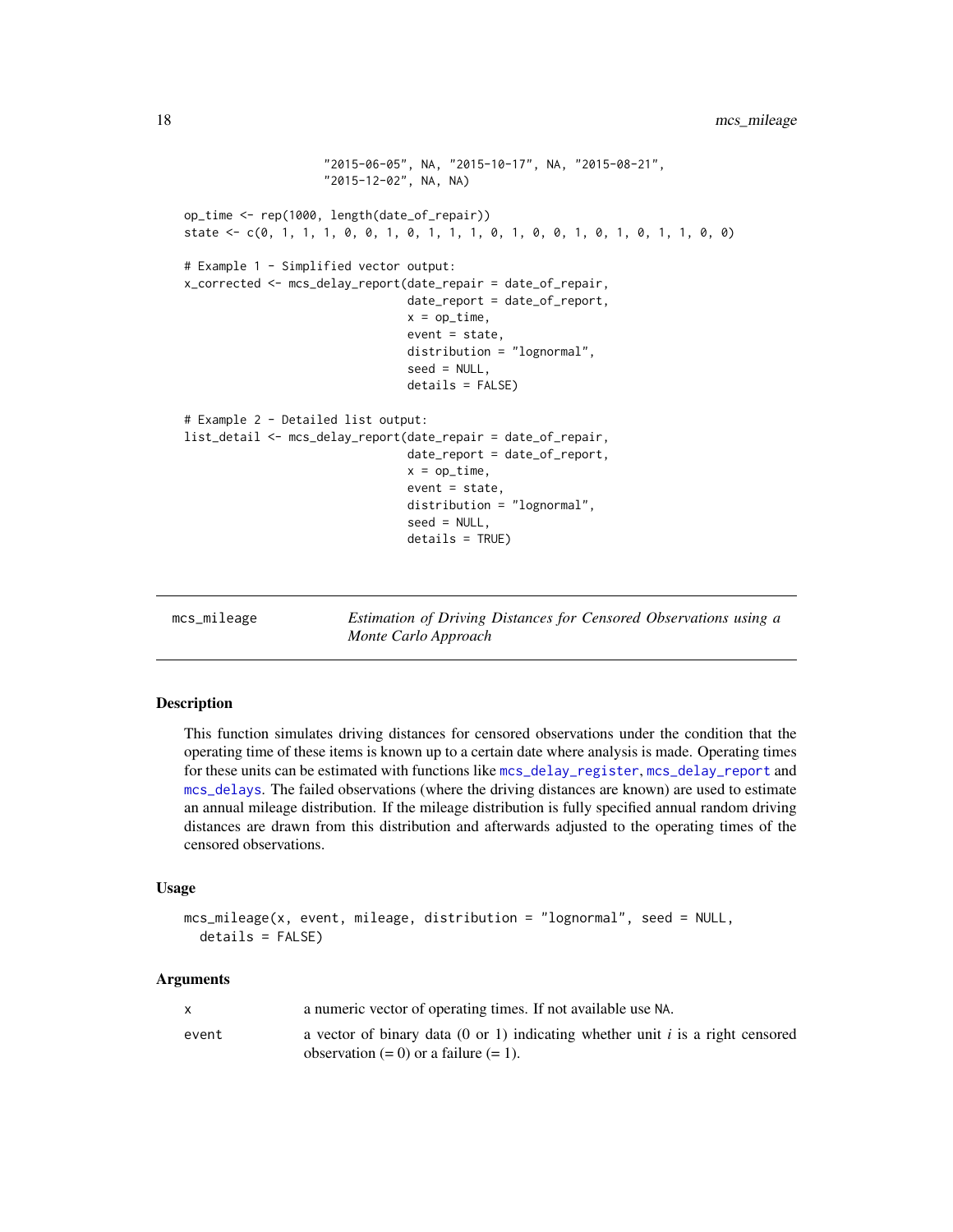| mileage      | a numeric vector of driven distances. If not available use NA.                                                                                                                                                                                                                                                                                                                                                                                                       |
|--------------|----------------------------------------------------------------------------------------------------------------------------------------------------------------------------------------------------------------------------------------------------------------------------------------------------------------------------------------------------------------------------------------------------------------------------------------------------------------------|
| distribution | supposed distribution of the random variable. The default value is "lognormal".<br>So far no other distribution is implemented.                                                                                                                                                                                                                                                                                                                                      |
| seed         | if seed = NULL a random seed is used. Otherwise the user can specify an integer<br>for the seed.                                                                                                                                                                                                                                                                                                                                                                     |
| details      | a logical variable, where the default value is FALSE. If FALSE the output consists<br>of a vector with simulated driving distances for the censored units regarding to<br>their current operating time and the input driving distances for the failed units. If<br>TRUE the output consists of a detailed list, i.e the same vector as described before,<br>simulated annual driving distances, estimated distribution parameters and a seed<br>for reproducibility. |

# Value

A numerical vector of simulated driving distances for the censored units and the input driving distances for the failed units if details = FALSE. If details = TRUE the output is a list which consists of the following elements:

- mileage : Simulated driving distances for the censored units and the input driving distances for the failed units.
- mileage\_sim\_annual : Simulated annual driving distances of specified distribution with estimated parameters. The length of x\_sim is equal to the number of censored observations.
- coefficients : Estimated coefficients of supposed distribution.
- int\_seed : Integer seed number for reproducibility.

```
# Example 1 - Simplified vector output (complete data):
date_of_registration <- c("2014-08-17", "2014-03-29", "2014-12-06",
                          "2014-09-09", "2014-05-14", "2014-07-01",
                          "2014-06-16", "2014-04-03", "2014-05-23",
                          "2014-05-09", "2014-05-31", "2014-08-12",
                          "2014-04-13", "2014-02-15", "2014-07-07",
                          "2014-03-12", "2014-05-27", "2014-06-02",
                          "2014-05-20", "2014-03-21", "2014-06-19",
                          "2014-02-12", "2014-03-27")
date_of_repair <- c("2014-10-21", "2014-09-15", "2015-07-04", "2015-04-10",
                    "2015-02-15", "2015-04-14", "2015-04-24", "2015-02-27",
                    "2015-04-25", "2015-04-24", "2015-06-12", "2015-08-26",
                    "2015-05-04", "2015-04-04", "2015-09-06", "2015-05-22",
                    "2015-08-21", "2015-09-17", "2015-09-15", "2015-08-15",
                    "2015-11-26", "2015-08-22", "2015-10-05")
op_time <- as.numeric(difftime(as.Date(date_of_repair),
                               as.Date(date_of_registration),
                               units = "days")mileage <- c(5227, 15655, 13629, 18292, 24291, 34455, 33555, 21659, 21737,
             29870, 21068, 22986, 122283, 31592, 49050, 36088, 10918, 11153,
             122437, 122842, 20349, 65656, 40777)
```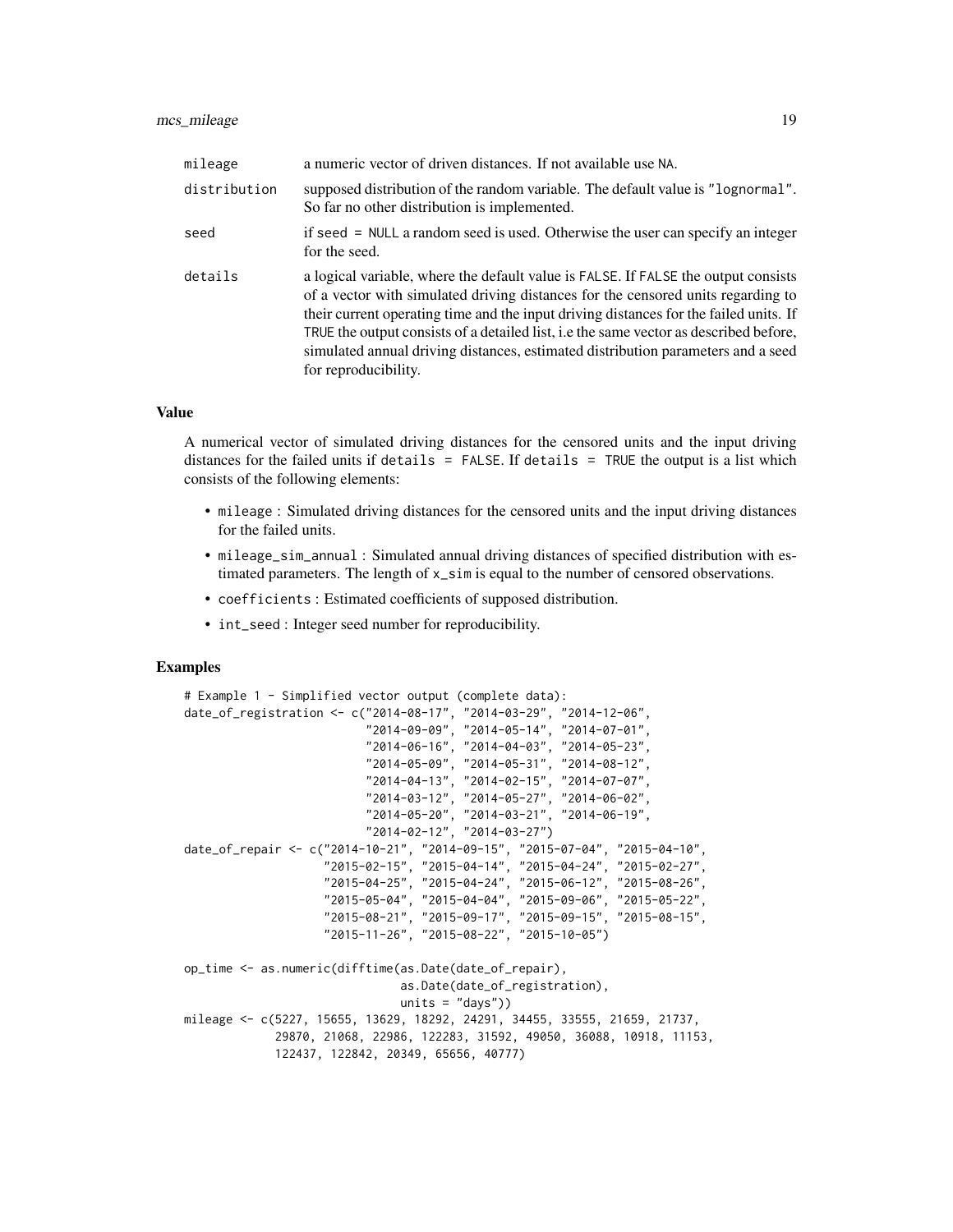```
state \leq sample(c(0, 1), size = length(op_time), replace = TRUE)
mileage_corrected <- mcs_mileage(x = op_time, event = state,
                                 mileage = mileage,
                                 distribution = "lognormal", seed = NULL,
                                 details = FALSE)
# Example 2 - Detailed list output (complete data):
list_detail <- mcs_mileage(x = op_time, event = state, mileage = mileage,
                               distribution = "lognormal", seed = NULL,
                               details = TRUE)
# Example 3 - Detailed list output (realistic example):
op_time <- c(65, 170, 210, 213, 277, 287, 312, 330, 337, 350, 377, 379, 386,
             413, 426, 436, 451, 472, 483, 512, 525, 556, 557)
mileage <- c(NA, 15655, 13629, NA, 24291, 34455, NA, 21659, 21737,
             NA, 21068, 22986, NA, 31592, 49050, NA, 10918, 11153,
             NA, 122842, 20349, NA, 40777)
state <- c(0, 1, 1, 0, 1, 1, 0, 1, 1, 0, 1, 1, 0, 1, 1, 0, 1, 1, 0,
           1, 1, 0, 1)
list_detail <- mcs_mileage(x = op_time, event = state, mileage = mileage,
                               distribution = "lognormal", seed = NULL,
                               details = TRUE)
```
<span id="page-19-1"></span>mixmod\_regression *Mixture Model Identification using Segmented Regression*

# **Description**

This method uses piecewise linear regression to separate the data in subgroups, if appropriate. Since this happens in an automated fashion the function tends to overestimate the number of breakpoints and therefore returns too many subgroups. This problem is already stated in the documentation of the function [segmented.lm,](#page-0-0) which is part of the *segmented* package. A maximum of three subgroups can be obtained.

#### Usage

```
mixmod_regression(x, y, event, distribution = c("weibull", "lognormal",
  "loglogistic"), conf_level = 0.95)
```
#### Arguments

| x | a numeric vector which consists of lifetime data. Lifetime data could be ev-                            |
|---|---------------------------------------------------------------------------------------------------------|
|   | ery characteristic influencing the reliability of a product, e.g. operating time                        |
|   | (days/months in service), mileage (km, miles), load cycles.                                             |
| v | a numeric vector which consists of estimated failure probabilities regarding the<br>lifetime data in x. |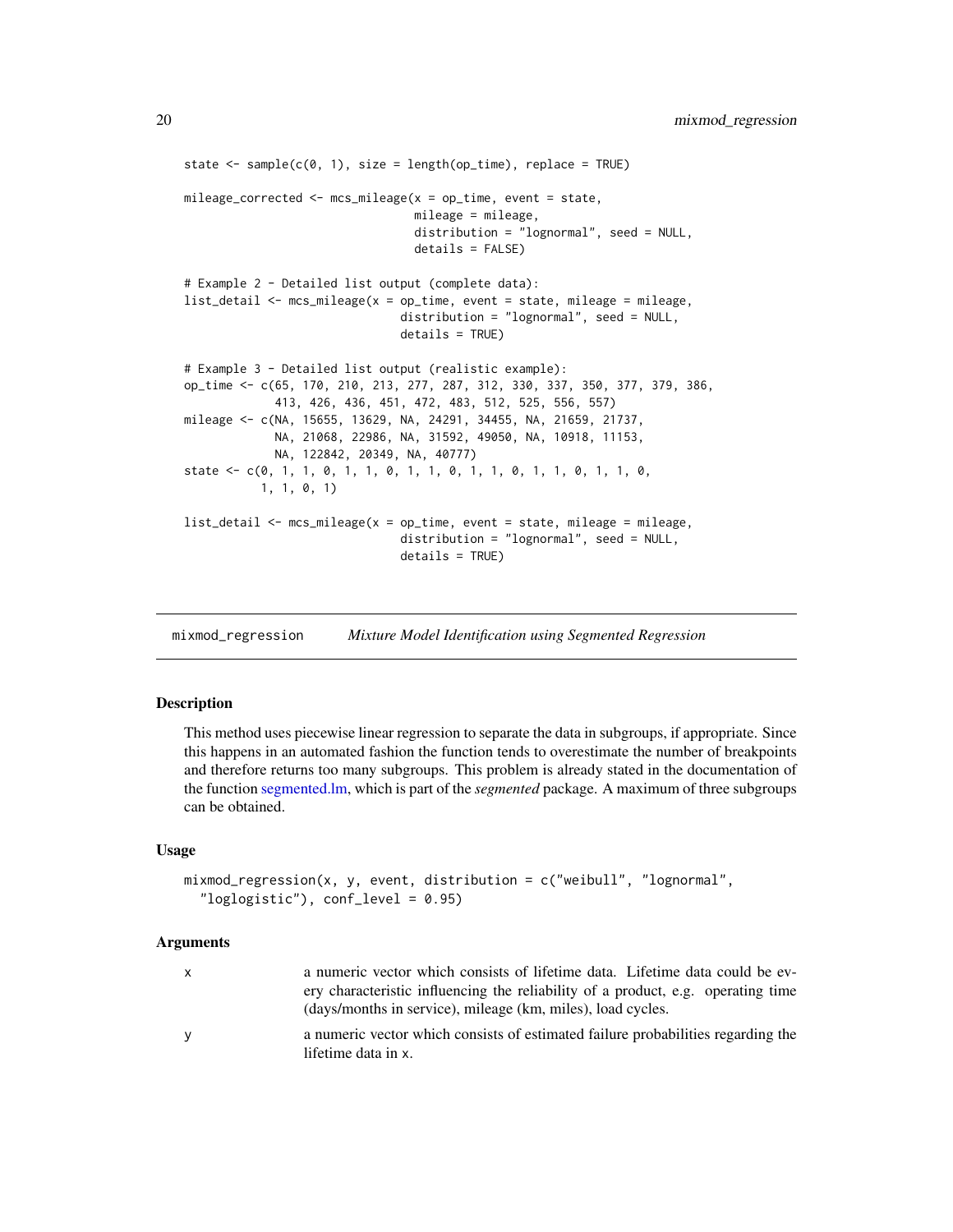#### <span id="page-20-0"></span>ml\_estimation 21

| event        | a vector of binary data (0 or 1) indicating whether unit i is a right censored<br>observation $(= 0)$ or a failure $(= 1)$ .                                       |
|--------------|--------------------------------------------------------------------------------------------------------------------------------------------------------------------|
| distribution | supposed distribution of the random variable. The value can be "weibull",<br>"lognormal" or "loglogistic". Other distributions have not been imple-<br>mented yet. |
| conf level   | confidence level of the interval. The default value is $\text{conf\_level} = 0.95$ .                                                                               |

# Value

Returns a list where the length of the list depends on the number of identified subgroups. Each list has the same information as provided by [rank\\_regression.](#page-34-1) Additionally each list has an element that specifies the range regarding the lifetime data for every subgroup.

#### Examples

```
hours <- c(2, 28, 67, 119, 179, 236, 282, 317, 348, 387, 3, 31, 69, 135,
          191, 241, 284, 318, 348, 392, 5, 31, 76, 144, 203, 257, 286,
          320, 350, 412, 8, 52, 78, 157, 211, 261, 298, 327, 360, 446,
          13, 53, 104, 160, 221, 264, 303, 328, 369, 21, 64, 113, 168,
          226, 278, 314, 328, 377)
state <- c(1, 1, 0, 1, 0, 1, 1, 1, 1, 1, 1, 1, 1, 0, 1, 0, 1,
          1, 0, 1, 1, 0, 1, 1, 1, 0, 1, 1, 1, 1, 1, 0, 0, 0,
          1, 1, 1, 1, 1, 1, 0, 0, 1, 1, 1, 1, 1, 1, 1, 1, 1,
          0, 1, 1, 1, 1, 1, 1)
john < -johnson_method(x = hours, event = state)mix\_mod \le - mixmod_regression(x = john$characteristic,
                             y = john$prob,
                             event = john$status,
                             distribution = "weibull")
```
<span id="page-20-1"></span>ml\_estimation *ML Estimation for Two-Parameter Lifetime Distributions*

#### Description

This method estimates the parameters and calculates normal approximation confidence intervals for a two-parameter lifetime distribution in the frequently used location-scale parametrization. ml\_estimation uses the [Lifedata.MLE](#page-0-0) function that is defined in the *SPREDA* package. For the Weibull the estimates are transformed such that they are in line with the parametrization provided by the *stats* package like [pweibull](#page-0-0). The method is applicable for complete and (multiple) right censored data.

# Usage

```
ml_estimation(x, event, distribution = c("weibull", "lognormal",
  "loglogistic"), conf_level = 0.95, details = TRUE)
```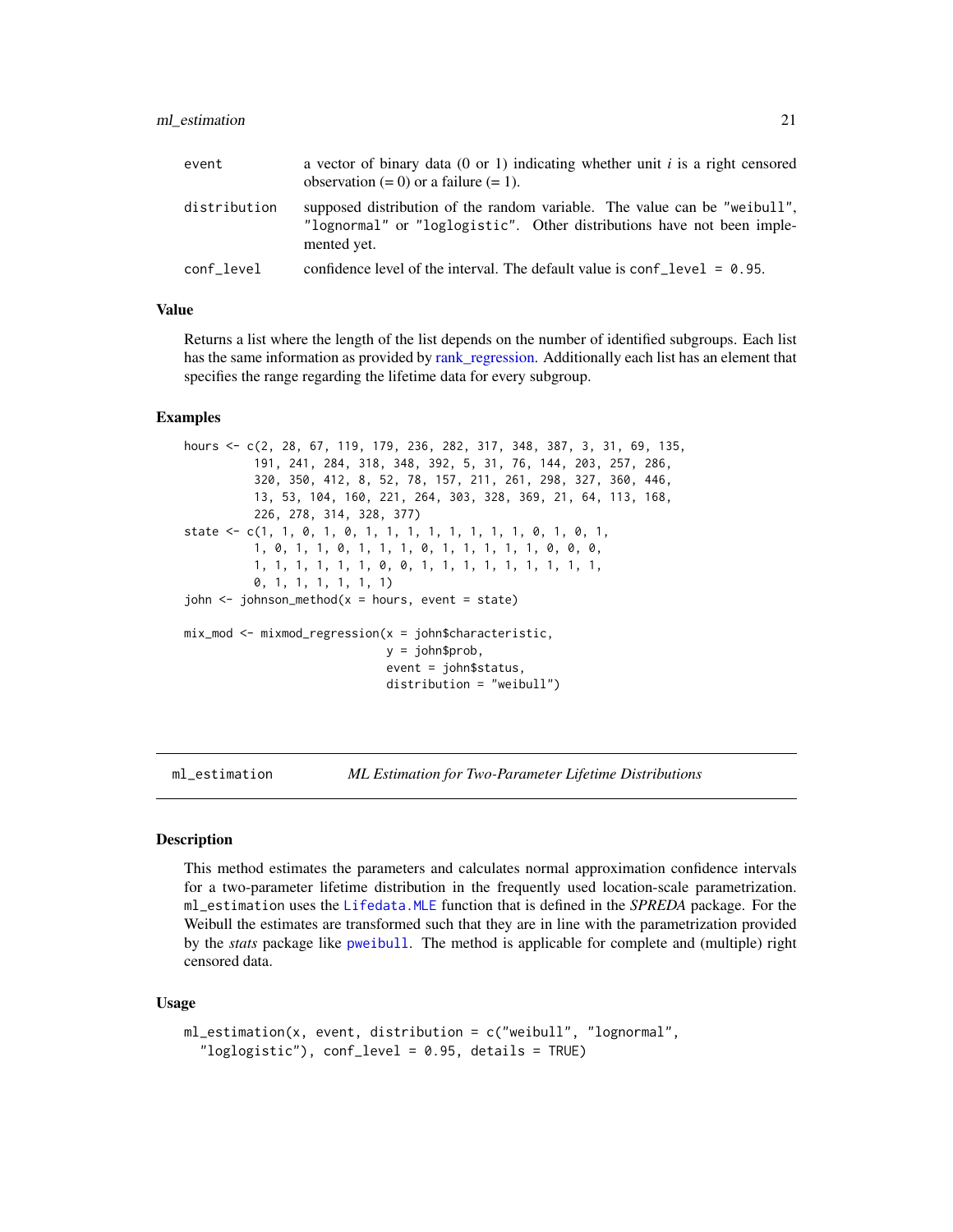#### <span id="page-21-0"></span>**Arguments**

| x            | a numeric vector which consists of lifetime data. Lifetime data could be ev-<br>ery characteristic influencing the reliability of a product, e.g. operating time<br>(days/months in service), mileage (km, miles), load cycles.     |
|--------------|-------------------------------------------------------------------------------------------------------------------------------------------------------------------------------------------------------------------------------------|
| event        | a vector of binary data $(0 \text{ or } 1)$ indicating whether unit i is a right censored<br>observation $(= 0)$ or a failure $(= 1)$ .                                                                                             |
| distribution | supposed distribution of the random variable. The value can be "weibull",<br>"lognormal" or "loglogistic". Other distributions have not been imple-<br>mented yet.                                                                  |
| conf_level   | confidence level of the interval. The default value is $\text{conf\_level} = 0.95$ .                                                                                                                                                |
| details      | a logical variable, where the default value is TRUE. If FALSE the output consists<br>of a list that only contains the estimated parameters. If TRUE the output is a<br>detailed list with many more information. See below (Value). |

#### Value

Returns a list with the following components (depending on details argument):

- coefficients : Provided, if distribution is "weibull".  $\eta$  is the estimated scale and  $\beta$  the estimated shape parameter.
- confint: Provided, if distribution is "weibull". Confidence interval for  $\eta$  and  $\beta$ .
- loc\_sc\_coefficients : Estimated location-scale parameters.
- loc\_sc\_confint : Confidence interval for location-scale parameters.
- loc\_sc\_vcov : Estimated Variance-Covariance matrix of the used location-scale distribution.
- logL : The log-likelihood value.

# Examples

```
obs <- seq(10000, 100000, 10000)
state <- c(0, 1, 1, 0, 0, 0, 1, 0, 1, 0)
mle \leq ml_estimation(x = obs, event = state,
                     distribution = "weibull", conf_level = 0.90)
```
mr\_method *Estimation of Failure Probabilities using Median Ranks*

#### Description

This non-parametric approach (*Median Ranks*) is used to estimate the failure probabilities in terms of complete data. Two methods are available to estimate the cumulative distribution function  $F(t)$ :

- "benard"; Benard's approximation for Median Ranks
- "invbeta"; Exact Median Ranks using the inverse beta distribution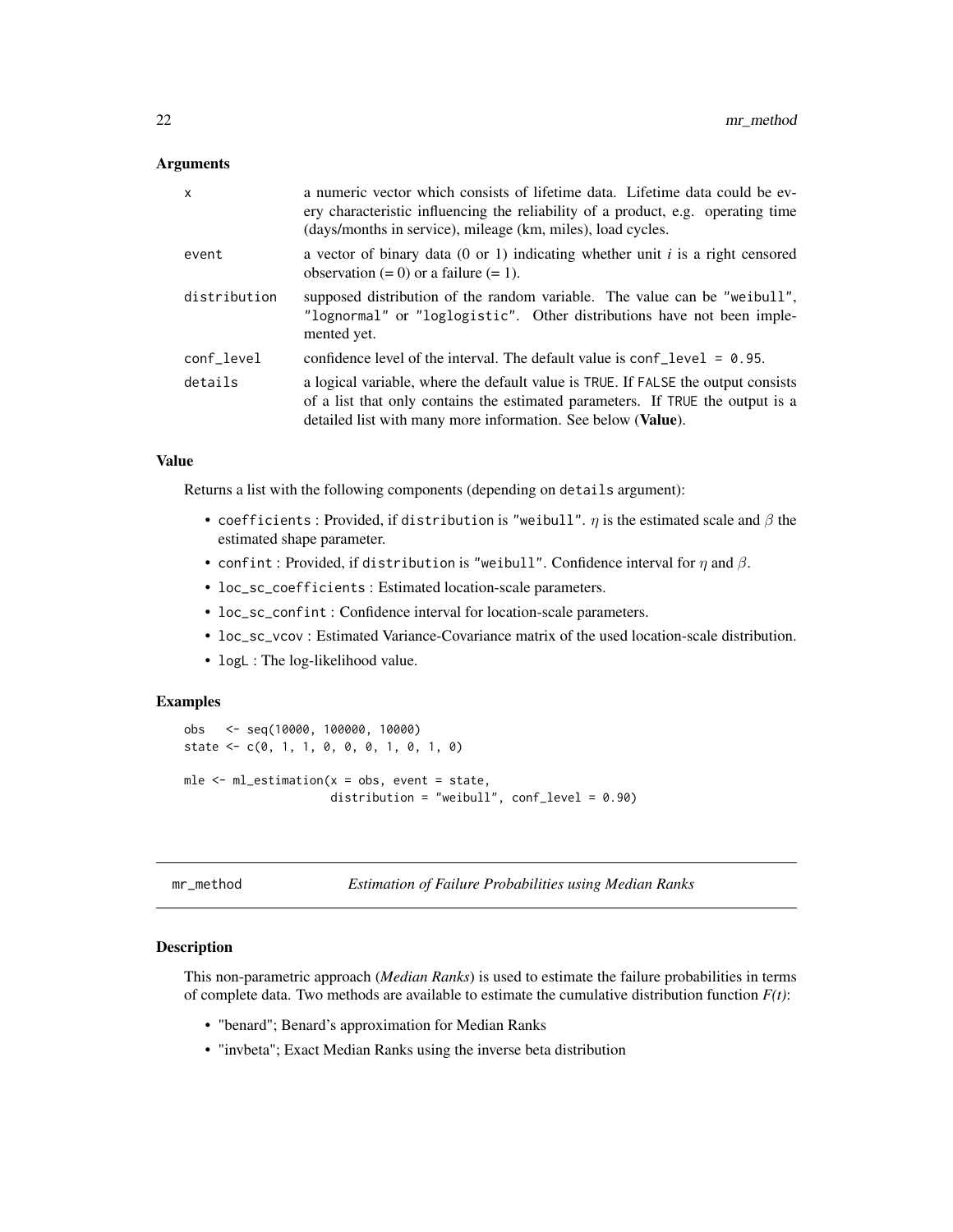# <span id="page-22-0"></span>nelson\_method 23

#### Usage

```
mr_method(x, event = rep(1, length(x)), id = rep("XXXXXX", length(x)),method = "benard")
```
#### Arguments

| X      | a numeric vector which consists of lifetime data. Lifetime data could be ev-     |
|--------|----------------------------------------------------------------------------------|
|        | ery characteristic influencing the reliability of a product, e.g. operating time |
|        | (days/months in service), mileage (km, miles), load cycles.                      |
| event  | a vector of ones indicating that every unit <i>i</i> has failed.                 |
| id     | a character vector for the identification of every unit.                         |
| method | method for the estimation of the cdf. Can be "benard" (default) or "invbeta".    |

#### Value

A data frame containing id, lifetime characteristic, status of the unit, the rank and the estimated failure probability.

# Examples

```
# Example 1
obs <- seq(10000, 100000, 10000)
state <- rep(1, length(obs))
uic <- c("3435", "1203", "958X", "XX71", "abcd", "tz46",
           "fl29", "AX23", "Uy12", "kl1a")
df_m r \leq m r_m e \cdot h \cdot o \times s, event = state, id = uic,
                    method = "benard")
# Example 2
df_mr_invbeta \leftarrow mr_method(x = obs, event = state, id = uic,method = "invbeta")
```
nelson\_method *Estimation of Failure Probabilities using the Nelson-Aalen Estimator*

#### **Description**

This non-parametric approach estimates the cumulative hazard rate in terms of (multiple) right censored data. By equating the definition of the hazard rate with the hazard rate according to Nelson-Aalen one can calculate the failure probabilities. Since the failure probability estimation in this function is not based on *Median Ranks*, the Betabinomial confidence intervals cannot be calculated on the basis of Nelson-Aalen failure probabilities.

#### Usage

```
nelson\_method(x, event, id = rep("XXXXXX", length(x)))
```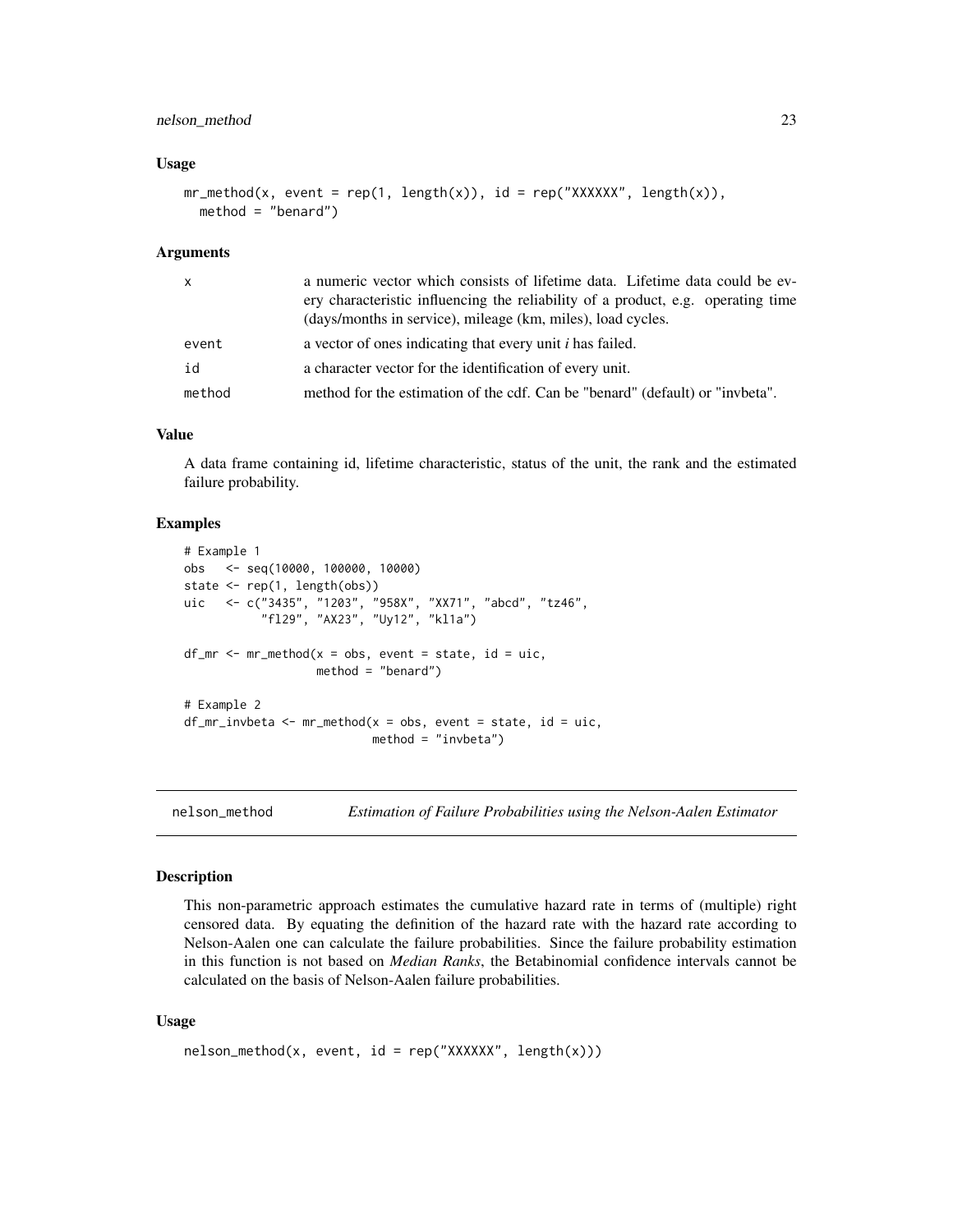#### <span id="page-23-0"></span>Arguments

| $\mathsf{X}$ | a numeric vector which consists of lifetime data. Lifetime data could be ev-<br>ery characteristic influencing the reliability of a product, e.g. operating time<br>(days/months in service), mileage (km, miles), load cycles. |
|--------------|---------------------------------------------------------------------------------------------------------------------------------------------------------------------------------------------------------------------------------|
| event        | a vector of binary data (0 or 1) indicating whether unit i is a right censored<br>observation $(= 0)$ or a failure $(= 1)$ .                                                                                                    |
| id           | a character vector for the identification of every unit.                                                                                                                                                                        |

# Value

A data frame containing id, lifetime characteristic, status of the unit and the estimated failure probabilty. For right censored observations the cells of probability column are filled with NA.

#### Examples

```
obs <- seq(10000, 100000, 10000)
state <- c(0, 1, 1, 0, 0, 0, 1, 0, 1, 0)
uic <- c("3435", "1203", "958X", "XX71", "abcd", "tz46",
           "fl29", "AX23","Uy12", "kl1a")
df_{nel} < - nelson_method(x = obs, event = state, id = uic)
```

```
plot_conf Add Confidence Region(s) for Quantiles or Probabilities
```
# Description

This function is used to add estimated confidence region(s) to an existing probability plot which also includes the estimated regression line.

#### Usage

```
plot_conf(p_obj, x, y, direction = c("y", "x"), distribution = c("weibull",
  "lognormal", "loglogistic"), title_trace = "Confidence Limit")
```
#### Arguments

| p_obj     | a plotly object provided by function plot_mod.                                                                                                  |
|-----------|-------------------------------------------------------------------------------------------------------------------------------------------------|
| x         | a list containing the x-coordinates of the confidence region(s). The list can be of<br>length 1 or 2. For more information see <b>Details</b> . |
| y         | a list containing the y-coordinates of the Confidence Region(s). The list can be<br>of length 1 or 2. For more information see <b>Details</b> . |
| direction | a character string specifying the direction of the plotted interval(s). Must be<br>either "y" (failure probabilities) or "x" (quantiles).       |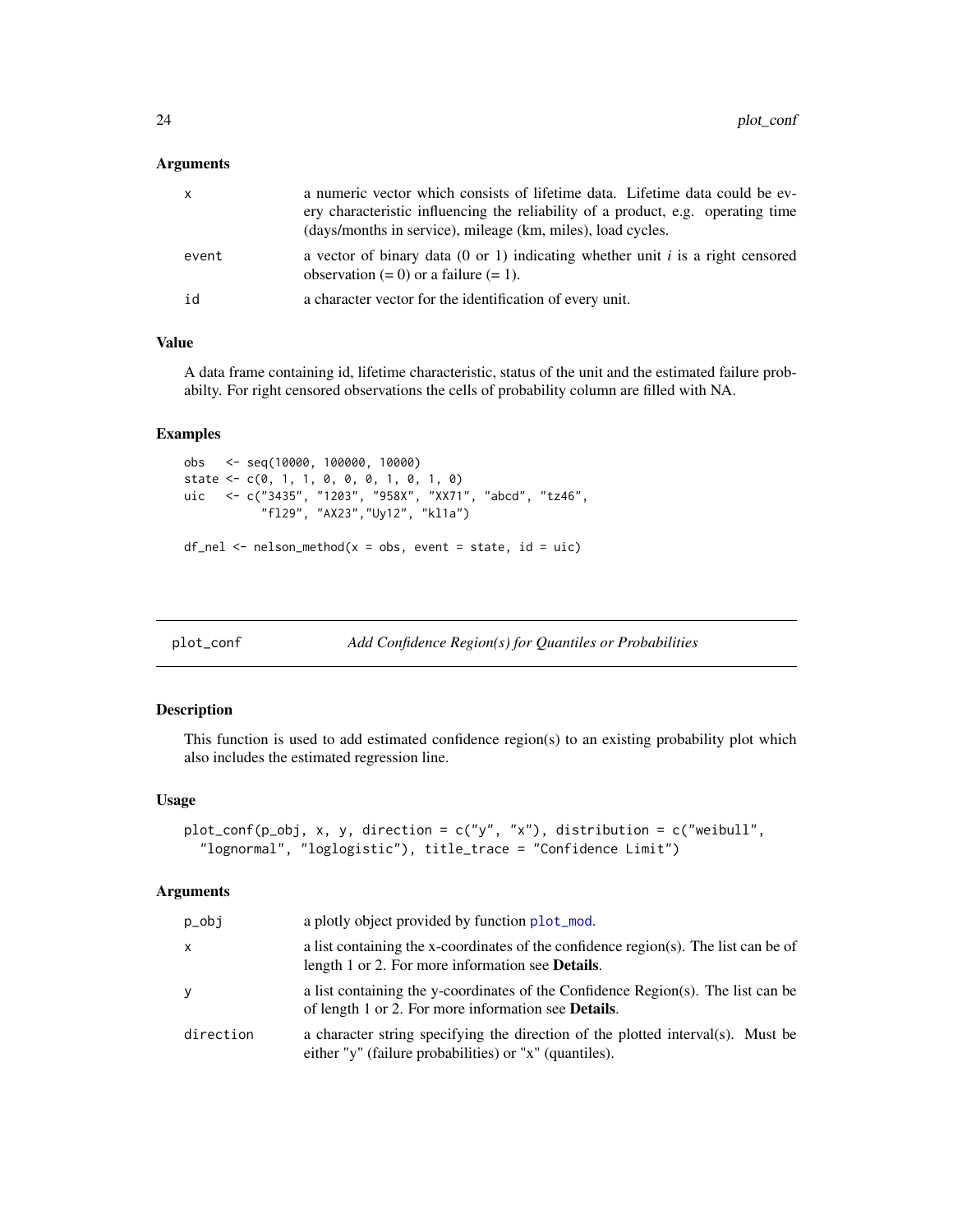<span id="page-24-0"></span>

| distribution | supposed distribution of the random variable. The value can be "weibull", |
|--------------|---------------------------------------------------------------------------|
|              | "lognormal" or "loglogistic". Other distributions have not been imple-    |
|              | mented yet.                                                               |
| title_trace  | a character string which is assigned to the trace shown in the legend.    |

## Details

It is important that the length of the vectors provided as lists in x and y match with the length of the vectors x and y in the function [plot\\_mod](#page-26-1). For this reason the following procedure is recommended:

- Calculate confidence intervals with the function [confint\\_betabinom](#page-2-1) or [confint\\_fisher](#page-4-1) and store it in a data.frame. For instance call it df.
- Inside [plot\\_mod](#page-26-1) use the output df\$characteristic for x and df\$prob for y of the function(s) named before.
- In Examples the described approach is shown with code.

#### Value

Returns a plotly object containing the probability plot with plotting positions, the estimated regression line and the estimated confidence region(s).

```
obs <- seq(10000, 100000, 10000)
state \leq c(0, 1, 1, 0, 0, 0, 1, 0, 1, 0)id <- LETTERS[1:length(obs)]
df_john < -johnson_method(x = obs, event = state, id = id)mrr <- rank_regression(x = df_john$characteristic,
                       y = df_john$prob,
                       event = df_john$status,
                       distribution = "weibull",
                       conf\_level = .95conf_betabin <- confint_betabinom(x = df_john$characteristic,
                                  event = df_john$status,
                                  loc_sc_params = mrr$loc_sc_coefficients,
                                  distribution = "weibull",
                                  bounds = "two_sided",
                                  conf\_level = 0.95,
                                  direction = "y")plot_weibull <- plot_prob(x = df_john$characteristic,
                          y = df_john$prob,
                          event = df_john$status,
                          id = df_john$id,
                          distribution = "weibull",
                          title_main = "Weibull Analysis",
                          title_x = "Mileage in miles",
                          title_y = "Probability of Failure",
                          title_trace = "Failed Items")
plot_reg_weibull <- plot_mod(p_obj = plot_weibull,
```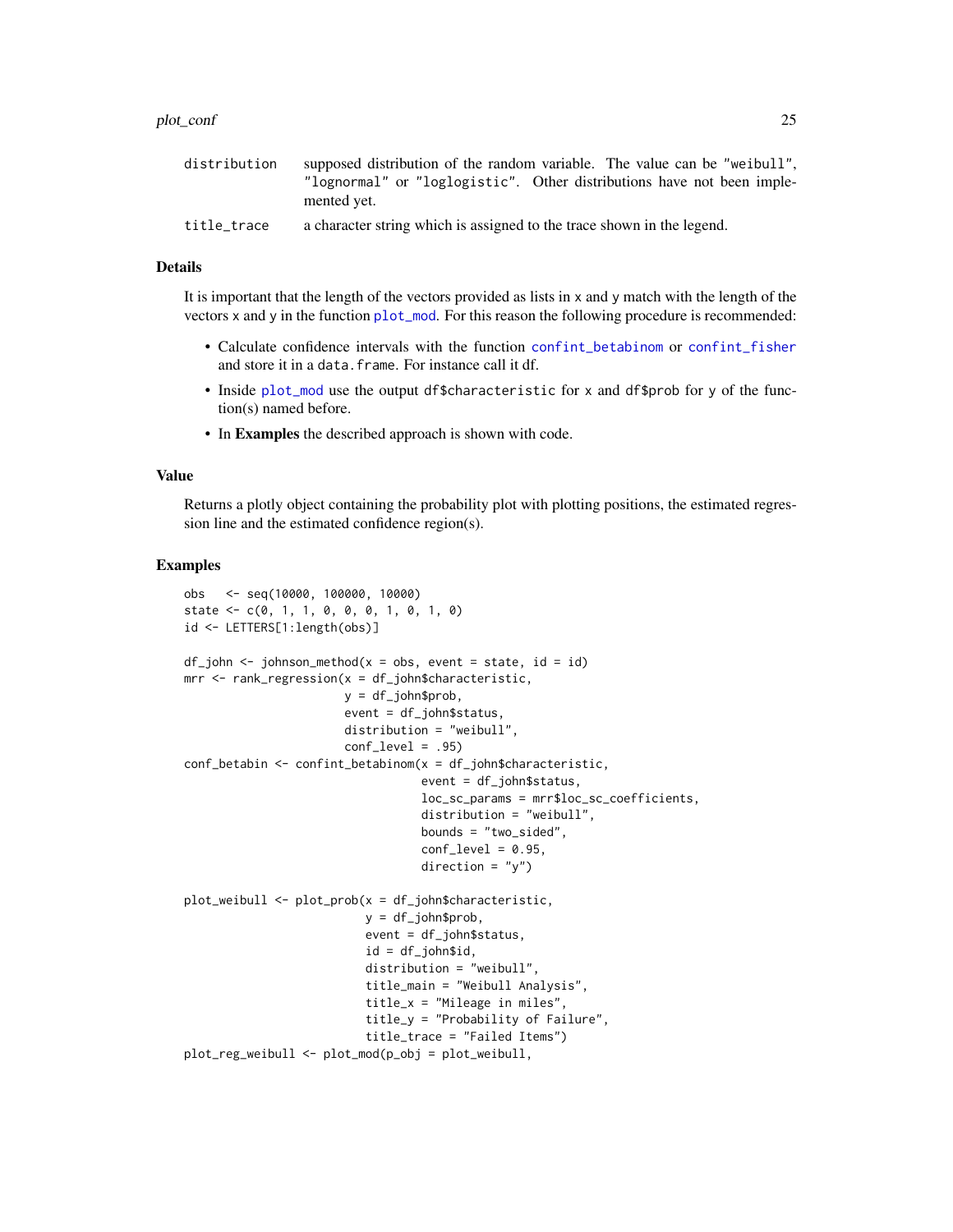```
x = conf_betabin$characteristic,
                             y = conf_betabin$prob,
                             loc_sc_params = mrr$loc_sc_coefficients,
                             distribution = "weibull",
                             title_trace = "Estimated Weibull CDF")
plot_conf_beta <- plot_conf(p_obj = plot_reg_weibull,
                            x = list(conf_betabin$characteristic),
                            y = list(conf_betabin$lower_bound,
                                     conf_betabin$upper_bound),
                            direction = "y",distribution = "weibull",
                            title_trace = "Confidence Region")
```
<span id="page-25-1"></span>plot\_layout *Layout of the Probability Plot*

# Description

This function is used to create the layout of a probability plot.

# Usage

```
plot_layout(x, distribution = c("weibull", "lognormal", "loglogistic"),
  title_main = "Probability Plot", title_x = "Characteristic",
  title_y = "Unreliability")
```
# Arguments

| $\mathsf{x}$ | a numeric vector which consists of lifetime data. x is used to specify the grid of<br>the plot.                                                     |
|--------------|-----------------------------------------------------------------------------------------------------------------------------------------------------|
| distribution | supposed distribution of the random variable. Can be "weibull", "lognormal"<br>or "loglogistic". Other distributions have not been implemented yet. |
| title_main   | a character string which is assigned to the main title of the plot.                                                                                 |
| title_x      | a character string which is assigned to the title of the x axis.                                                                                    |
| title_y      | a character string which is assigned to the title of the y axis.                                                                                    |

# Value

Returns a plotly object which contains the layout that is used for probability plotting.

```
x_{\text{1}} x \leq seq(1e-5, 1e+07, length.out = 10)
grid_weibull <- plot_layout(x = x_layout,
                             distribution = "weibull",
                             title_main = "Weibull Analysis",
                             title_x = "Time to Failure",
                             title_y = "Failure Probability in %")
```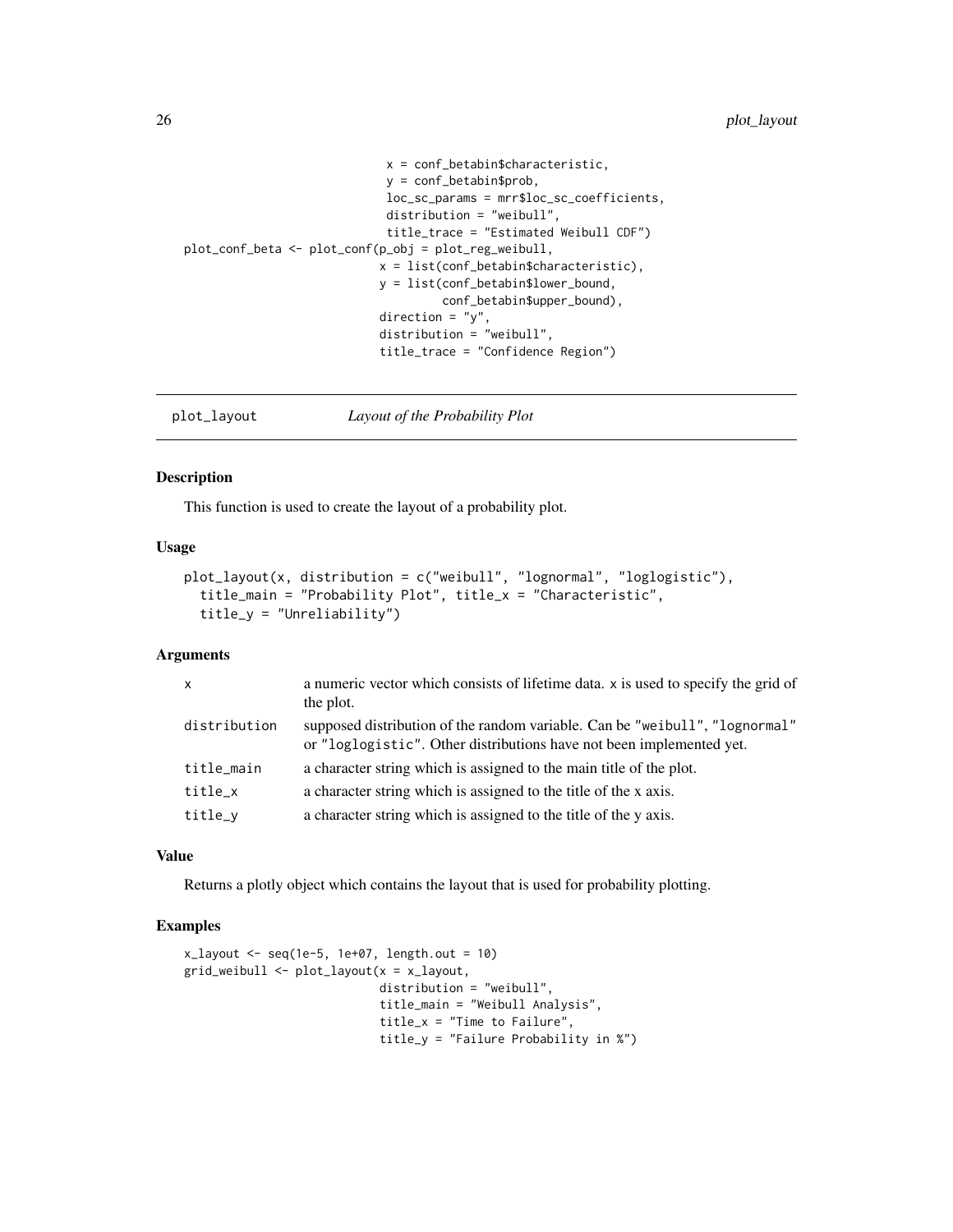<span id="page-26-1"></span><span id="page-26-0"></span>

#### Description

This function adds a regression line to an existing probability plot using a model estimated by [rank\\_regression](#page-34-1) or [ml\\_estimation](#page-20-1).

#### Usage

```
plot_mod(p_obj, x, y = NULL, loc_sc_params, distribution = c("weibull",
  "lognormal", "loglogistic"), title_trace = "Fit")
```
#### Arguments

| $p_0$         | a plotly object provided by function plot_prob.                                                                                                                                                                                                                                                                                                                                                          |
|---------------|----------------------------------------------------------------------------------------------------------------------------------------------------------------------------------------------------------------------------------------------------------------------------------------------------------------------------------------------------------------------------------------------------------|
| $\mathsf{x}$  | a numeric vector containing the x-coordinates of the regression line.                                                                                                                                                                                                                                                                                                                                    |
| У             | a numeric vector containing the y-coordinates of the regression line. The default<br>value of y is NULL. If y is set NULL the y-coordinates with respect to x are calcu-<br>lated by function predict_prob using estimated coefficients in loc_sc_params.<br>If confidence interval(s) should be added to the plot y should not be set to NULL.<br>For more information see <b>Details</b> in plot_conf. |
| loc_sc_params | a (named) numeric vector of estimated location and scale parameters for a spec-<br>ified distribution. The order of elements is important. First entry needs to be the<br>location parameter $\mu$ and the second element needs to be the scale parameter $\sigma$ .                                                                                                                                     |
| distribution  | supposed distribution of the random variable. The value can be "weibull",<br>"lognormal" or "loglogistic". Other distributions have not been imple-<br>mented yet.                                                                                                                                                                                                                                       |
| title_trace   | a character string whis is assigned to the trace shown in the legend.                                                                                                                                                                                                                                                                                                                                    |

#### Value

Returns a plotly object containing the probability plot with plotting positions and the estimated regression line.

```
obs <- seq(10000, 100000, 10000)
state \leq -c(0, 1, 1, 0, 0, 0, 1, 0, 1, 0)id <- LETTERS[1:length(obs)]
df_john < -johnson_method(x = obs, event = state, id = id)mrr <- rank_regression(x = df_john$characteristic,
                       y = df_john$prob,
                       event = df_john$status,
                       distribution = "weibull",
                       conf_level = .90)
```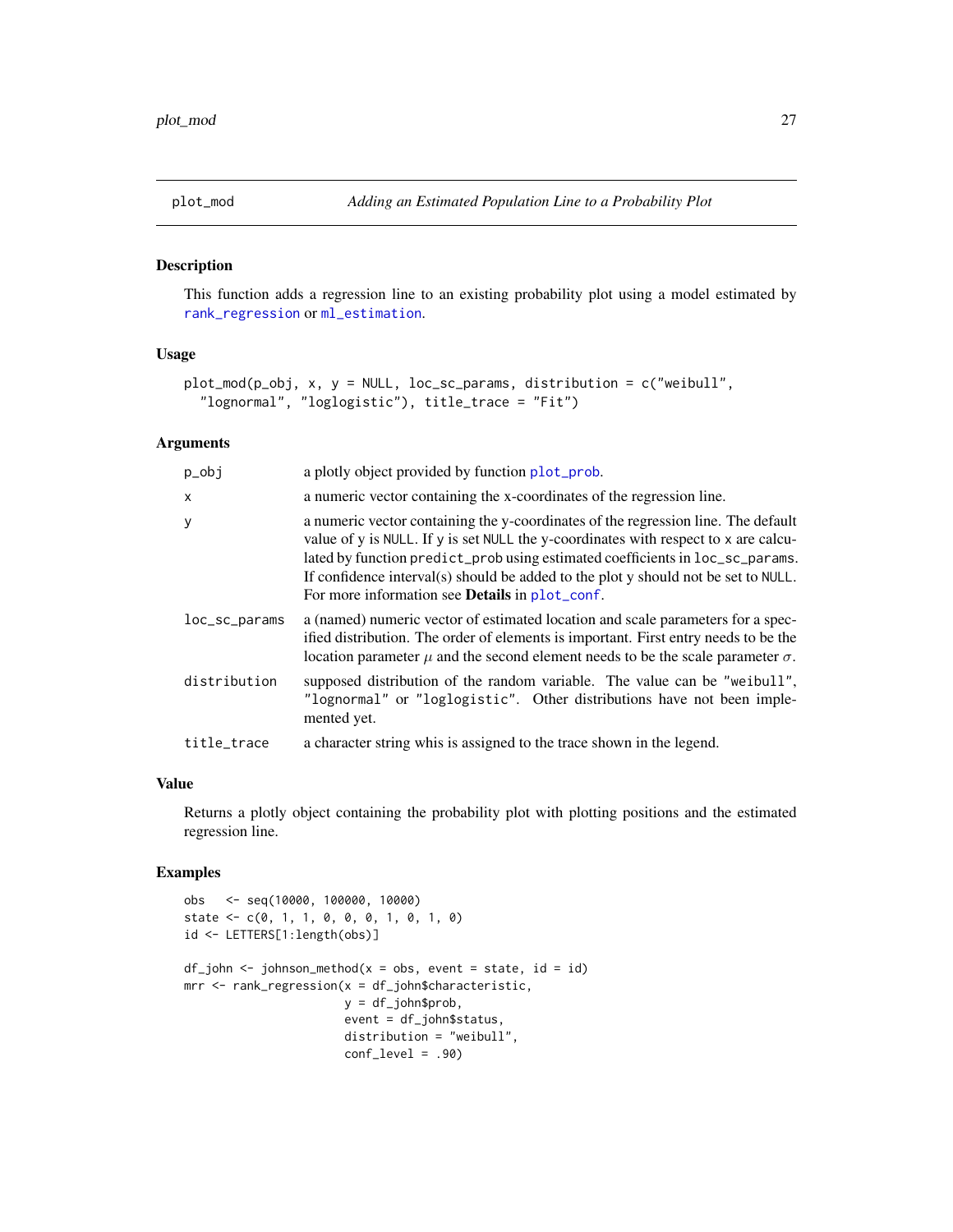```
plot_weibull <- plot_prob(x = df_john$characteristic,
                          y = df_john$prob,
                           event = df_john$status,
                           id = df_john$id,
                          distribution = "weibull",
                          title_main = "Weibull Analysis",
                           title_x = "Mileage in miles",
                           title_y = "Probability of Failure in %",
                           title_trace = "Failed Items")
plot\_reg\_weibull \leftarrow plot\_mod(p\_obj = plot\_weibull, x = obs,loc_sc_params = mrr$loc_sc_coefficients,
                              distribution = "weibull",
                              title_trace = "Estimated Weibull CDF")
```
plot\_mod\_mix *Adding Estimated Population Lines of a Separated Mixture Model to a Probability Plot*

# Description

This function adds one or multiple estimated regression lines to an existing probability plot ([plot\\_prob\\_mix](#page-31-1)). Depending on the output of the function [mixmod\\_regression](#page-19-1) one or multiple lines are plotted.

# Usage

```
plot_mod_mix(p_obj, x, y = NULL, reg_output, distribution = c("weibull",
  "lognormal", "loglogistic"), title_trace = "Fit")
```
#### Arguments

| p_obj        | a plotly object provided by function plot_prob_mix.                                                                                                                                                                                                    |
|--------------|--------------------------------------------------------------------------------------------------------------------------------------------------------------------------------------------------------------------------------------------------------|
| X            | a numeric vector containing the x-coordinates of the regression line.                                                                                                                                                                                  |
| У            | a numeric vector containing the y-coordinates of the regression line. The default<br>value of y is NULL. If y is set NULL the y-coordinates with respect to x are calcu-<br>lated by function predict_prob using estimated coefficients in reg_output. |
| reg_output   | a list provided by mixmod_regression which consists of elements necessary to<br>visualize the regression lines.                                                                                                                                        |
| distribution | supposed distribution of the random variable. The value can be "weibull",<br>"lognormal" or "loglogistic". Other distributions have not been imple-<br>mented yet.                                                                                     |
| title_trace  | a character string whis is assigned to the trace shown in the legend.                                                                                                                                                                                  |

# Value

Returns a plotly object containing the probability plot with plotting positions and estimated regression line(s).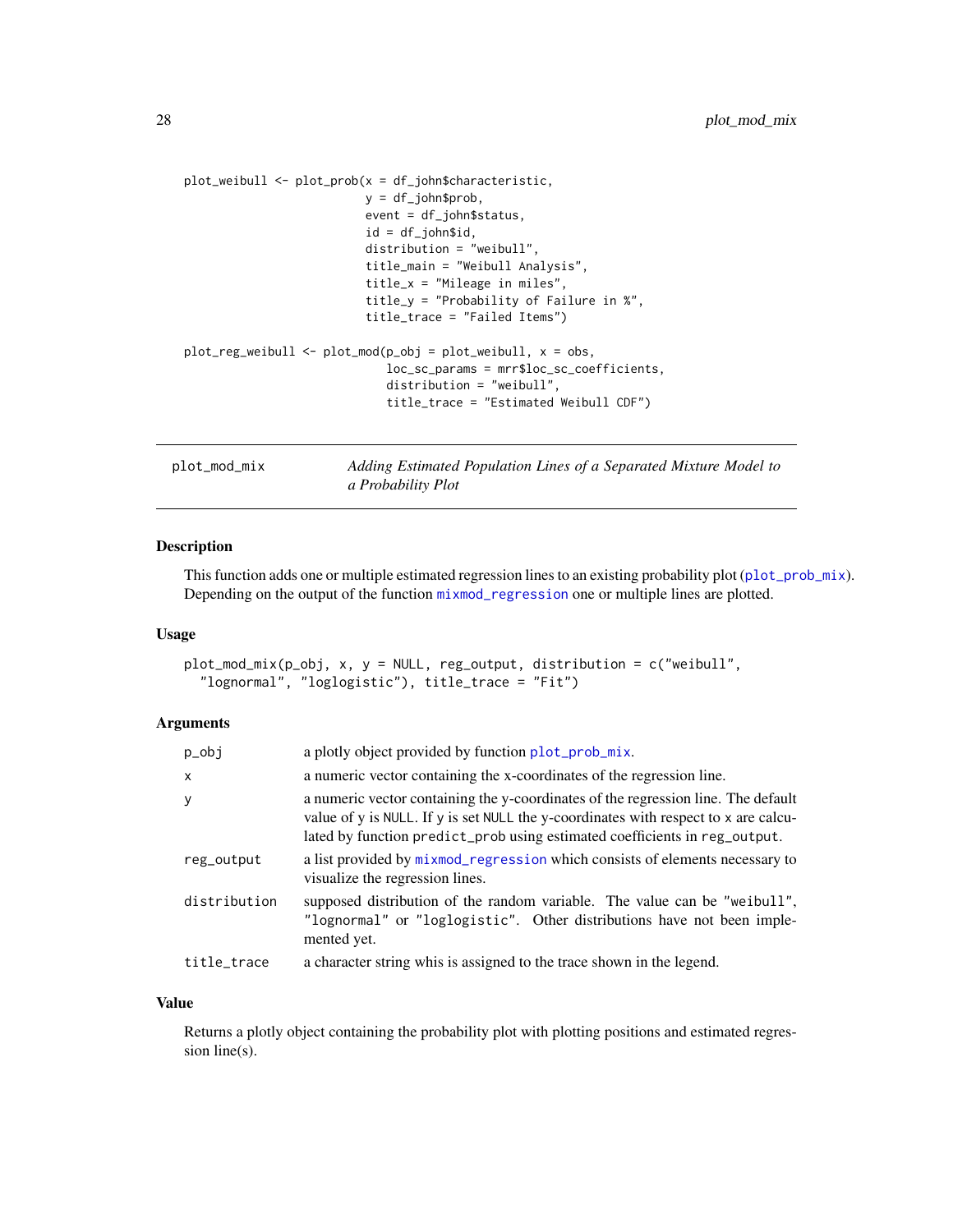#### <span id="page-28-0"></span>plot\_pop 29

#### Examples

```
hours <- c(2, 28, 67, 119, 179, 236, 282, 317, 348, 387, 3, 31, 69, 135,
          191, 241, 284, 318, 348, 392, 5, 31, 76, 144, 203, 257, 286,
          320, 350, 412, 8, 52, 78, 157, 211, 261, 298, 327, 360, 446,
          13, 53, 104, 160, 221, 264, 303, 328, 369, 21, 64, 113, 168,
          226, 278, 314, 328, 377)
state <- c(1, 1, 0, 1, 0, 1, 1, 1, 1, 1, 1, 1, 1, 0, 1, 0, 1,
          1, 0, 1, 1, 0, 1, 1, 1, 0, 1, 1, 1, 1, 1, 0, 0, 0,
          1, 1, 1, 1, 1, 1, 0, 0, 1, 1, 1, 1, 1, 1, 1, 1, 1,
          0, 1, 1, 1, 1, 1, 1)
john \leq johnson_method(x = hours, event = state)
mix\_mod \le -mixmod\_regression(x = jonn$characteristic,y = john$prob,
                             event = john$status,
                             distribution = "weibull")
plot_weibull_mix <- plot_prob_mix(x = john$characteristic,
                                  y = john$prob,
                                  event = john$status,
                                  id = john$id,
                                  distribution = "weibull",
                                  reg\_output = mix\_mod,
                                  title_main = "Mixture Weibull Analysis",
                                  title_x = "Time in Hours",
                                  title_y = "Probability of Failure",
                                  title_trace = "classification")
plot_weibull_reg_mix <- plot_mod_mix(p_obj = plot_weibull_mix, x = hours,
                             reg\_output = mix\_mod,distribution = "weibull",
                             title_trace = "model")
```
plot\_pop *Add Population Line to an Existing Grid*

#### Description

This function adds a linearized CDF to an existing plotly grid.

#### Usage

```
plot_pop(p_obj, x, params, distribution = c("weibull", "lognormal",
  "loglogistic"), color = I("#FF0000"), title_trace = "Population")
```
#### Arguments

| p_obj | a plotly object, which at least includes the layout provided by plot_layout. |
|-------|------------------------------------------------------------------------------|
|       | a numeric vector containing the x-coordinates of the population line.        |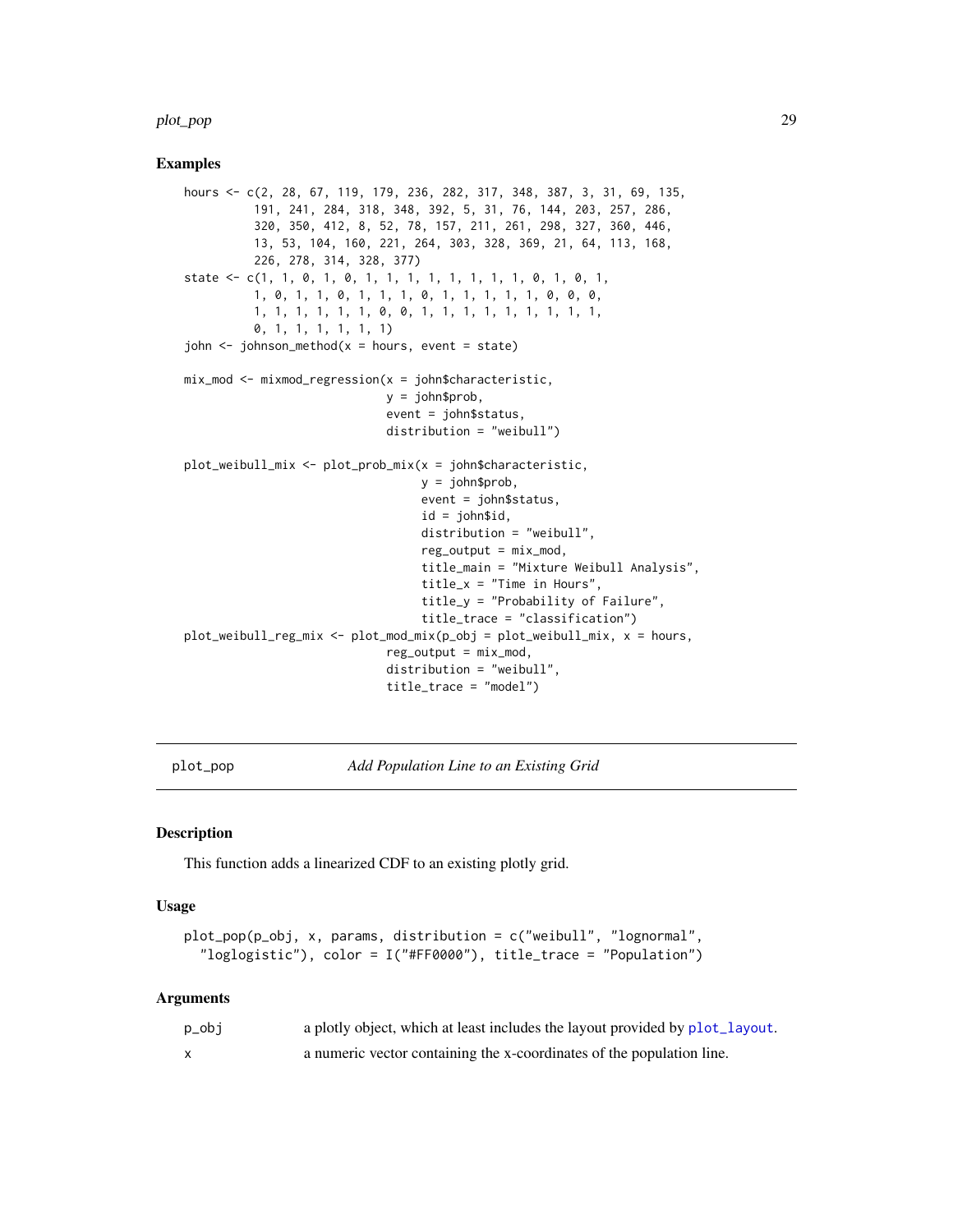<span id="page-29-0"></span>

| params       | a (named) numeric vector, where the first entry is the location parameter $\mu$ and<br>the second entry is the scale parameter $\sigma$ of a lognormal or loglogistic distri-<br>bution. If the distribution value is "weibull" the first entry must be the scale<br>parameter $\eta$ and the second entry must be the shape parameter $\beta$ . Parametriza-<br>tion is the same used in rweibull. |
|--------------|-----------------------------------------------------------------------------------------------------------------------------------------------------------------------------------------------------------------------------------------------------------------------------------------------------------------------------------------------------------------------------------------------------|
| distribution | supposed distribution of the random variable. The value can be "weibull",<br>"lognormal" or "loglogistic". Other distributions have not been imple-<br>mented yet.                                                                                                                                                                                                                                  |
| color        | the color of the population line should be added as follows: For hexadeci-<br>mal codes: $color = I("#3C8DBC")$ and for a color specified with a string:<br>$color = I("blue").$                                                                                                                                                                                                                    |
| title trace  | a character string whis is assigned to the trace shown in the legend.                                                                                                                                                                                                                                                                                                                               |

# Value

A plotly object which contains the supposed linearized population CDF. Failure probabilities must be strictly below 1 and for this very reason

# Examples

```
x <- rweibull(n = 100, shape = 1, scale = 20000)
grid<sub>weibull</sub> <- plot<sub>layout</sub>(x = x,distribution = "weibull",
                             title_main = "Weibull Analysis",
                             title_x = "Time to Failure",
                             title_y = "Failure Probability")
pop_weibull <- plot_pop(p_obj = grid_weibull,
                         x = x, params = c(20000, 1),
                         distribution = "weibull", color = I("green"),
                         title_trace = "Population")
```
<span id="page-29-1"></span>

plot\_prob *Probability Plotting Method for Univariate Lifetime Distributions*

# Description

This function is used to apply the graphical technique of probability plotting.

#### Usage

```
plot\_prob(x, y, event, id = rep("XXXXXX", length(x)),distribution = c("weibull", "lognormal", "loglogistic"),
  title_main = "Probability Plot", title_x = "Characteristic",
  title_y = "Unreliability", title_trace = "Sample")
```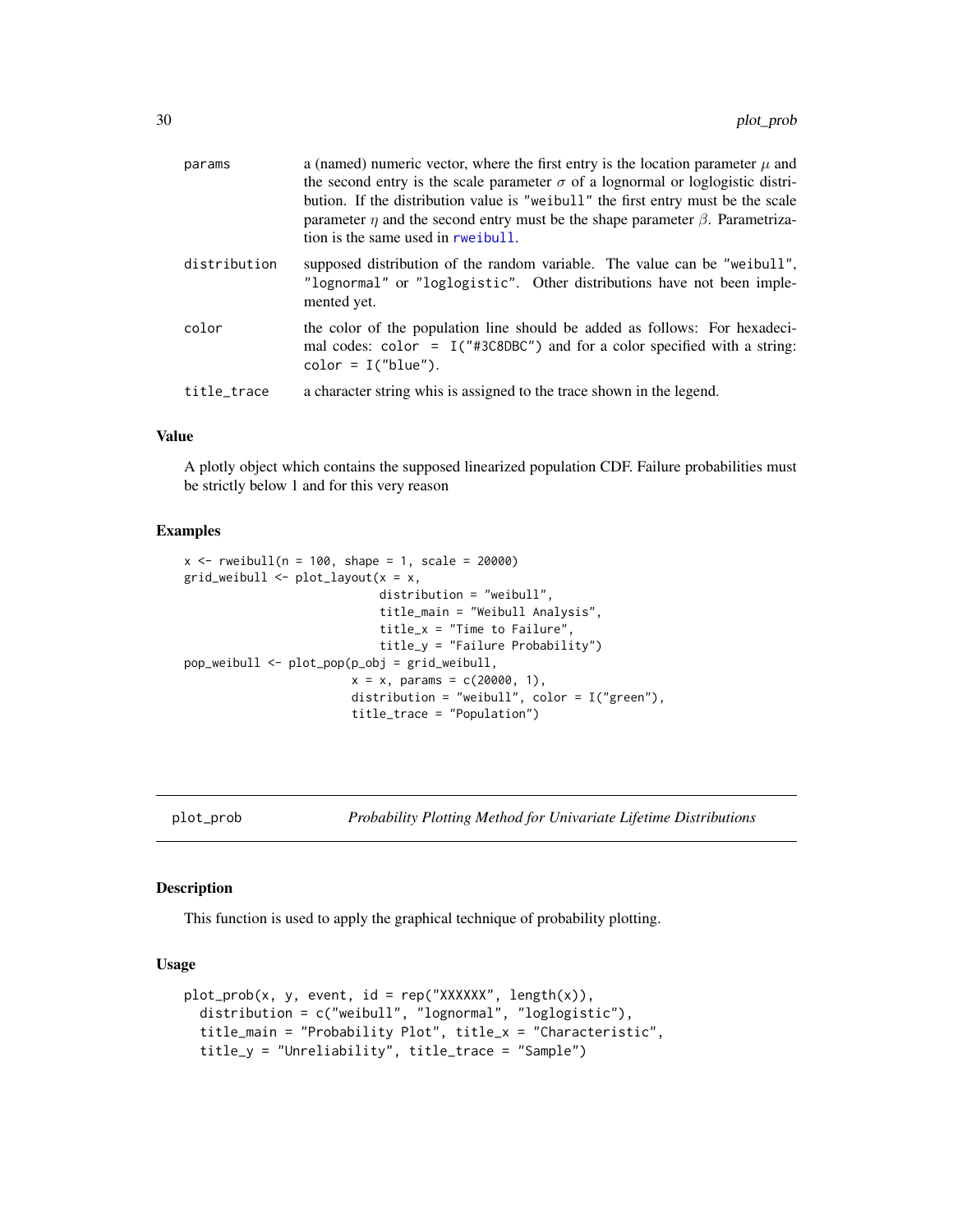#### <span id="page-30-0"></span>plot\_prob 31

#### **Arguments**

| $\mathsf{x}$ | a numeric vector which consists of lifetime data. Lifetime data could be ev-<br>ery characteristic influencing the reliability of a product, e.g. operating time<br>(days/months in service), mileage (km, miles), load cycles. |
|--------------|---------------------------------------------------------------------------------------------------------------------------------------------------------------------------------------------------------------------------------|
| y            | a numeric vector which consists of estimated failure probabilities regarding the<br>lifetime data in x.                                                                                                                         |
| event        | a vector of binary data (0 or 1) indicating whether unit i is a right censored<br>observation $(= 0)$ or a failure $(= 1)$ .                                                                                                    |
| id           | a character vector for the identification of every unit.                                                                                                                                                                        |
| distribution | supposed distribution of the random variable. Can be "weibull", "lognormal"<br>or "loglogistic". Other distributions have not been implemented yet.                                                                             |
| title_main   | a character string which is assigned to the main title of the plot.                                                                                                                                                             |
| title_x      | a character string which is assigned to the title of the x axis.                                                                                                                                                                |
| title_y      | a character string which is assigned to the title of the y axis.                                                                                                                                                                |
| title_trace  | a character string whis is assigned to the trace shown in the legend.                                                                                                                                                           |

# Details

The marker label for x is determined by the first word provided in the argument title\_x, i.e. if title\_x = "Mileage in km" the x label of the marker is "Mileage".

The marker label for y is determined by the string provided in the argument title\_y, i.e. if title\_y = "Probability in percent" the y label of the marker is "Probability".

# Value

Returns a plotly object containing the layout of the probability plot provided by [plot\\_layout](#page-25-1) and the plotting positions.

```
obs <- seq(10000, 100000, 10000)
state <- c(0, 1, 1, 0, 0, 0, 1, 0, 1, 0)
id <- LETTERS[1:length(obs)]
df_john < -johnson_method(x = obs, event = state, id = id)plot_weibull <- plot_prob(x = df_john$characteristic,
                         y = df_john$prob,
                         event = df_john$status,
                          id = df_john$id,
                         distribution = "weibull",
                         title_main = "Weibull Analysis",
                         title_x = "Mileage in miles",
                         title_y = "Probability of Failure in %",
                          title_trace = "Failed Items")
```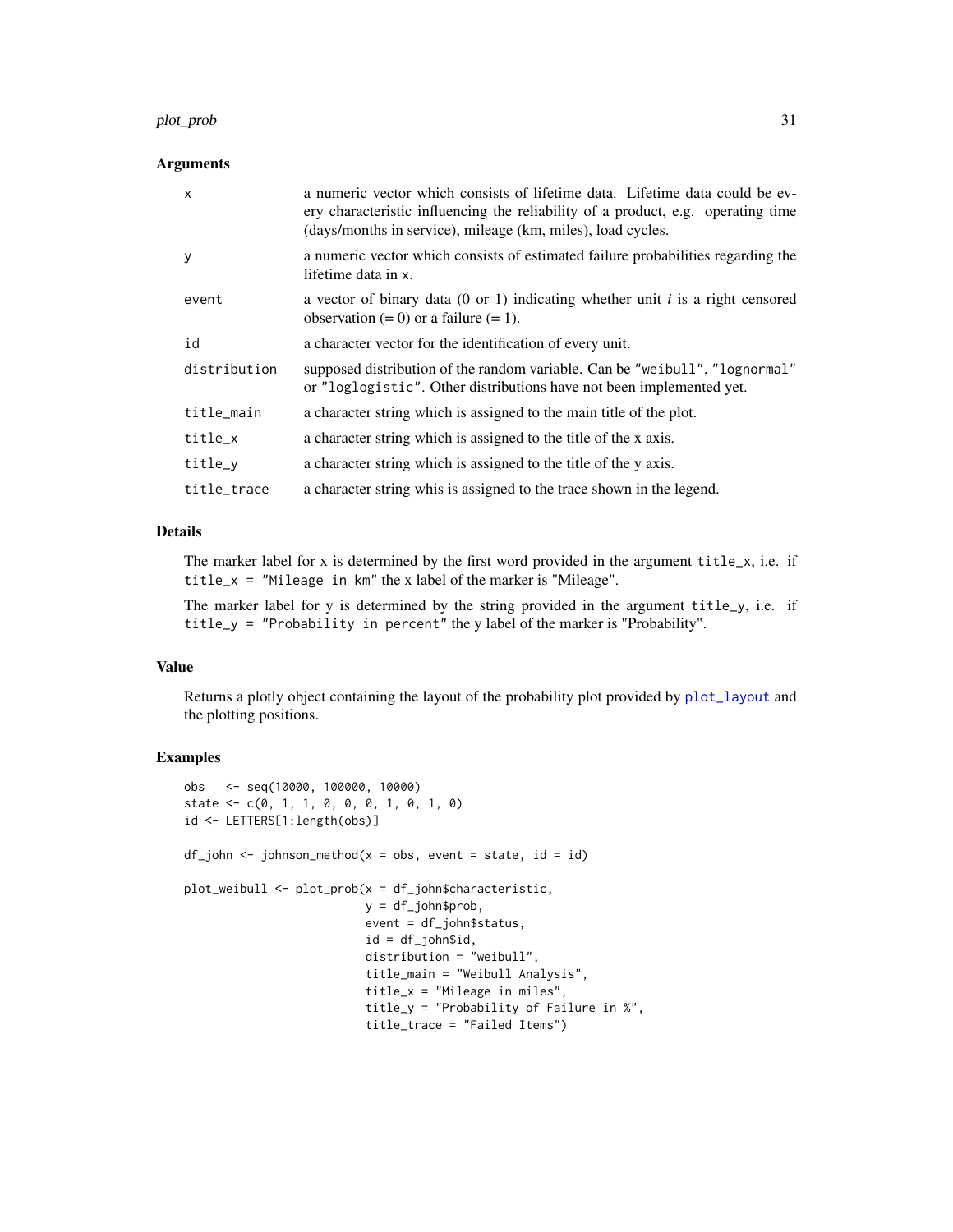#### Description

This function is used to apply the graphical technique of probability plotting to univariate mixture models that where separated with the function [mixmod\\_regression](#page-19-1). A maximum of three subgroups can be plotted. The intention of this function is to give the user a hint for the existence of a mixture model. An in-depth analysis should be done afterwards.

#### Usage

```
plot\_prob\_mix(x, y, event, id = rep("XXXXXX", length(x)),distribution = c("weibull", "lognormal", "loglogistic"),
  reg_output = NULL, title_main = "Probability Plot",
  title_x = "Characteristic", title_y = "Unreliability",
  title_trace = "Sample")
```
# Arguments

| x            | a numeric vector which consists of lifetime data. Lifetime data could be ev-<br>ery characteristic influencing the reliability of a product, e.g. operating time<br>(days/months in service), mileage (km, miles), load cycles. |
|--------------|---------------------------------------------------------------------------------------------------------------------------------------------------------------------------------------------------------------------------------|
| У            | a numeric vector which consists of estimated failure probabilities regarding the<br>lifetime data in x.                                                                                                                         |
| event        | a vector of binary data (0 or 1) indicating whether unit i is a right censored<br>observation $(= 0)$ or a failure $(= 1)$ .                                                                                                    |
| id           | a character vector for the identification of every unit.                                                                                                                                                                        |
| distribution | supposed distribution of the random variable. Can be "weibull", "lognormal"<br>or "loglogistic". Other distributions have not been implemented yet.                                                                             |
| reg_output   | a list provided by mixmod_regression which consists of values necessary to<br>visualize the segments calculated by mixmod_regression. The default value of<br>reg_output is NULL.                                               |
| title_main   | a character string which is assigned to the main title of the plot.                                                                                                                                                             |
| title_x      | a character string which is assigned to the title of the x axis.                                                                                                                                                                |
| title_y      | a character string which is assigned to the title of the y axis.                                                                                                                                                                |
| title_trace  | a character string whis is assigned to the trace shown in the legend.                                                                                                                                                           |

# Details

The marker label for x is determined by the first word provided in the argument title\_x, i.e. if title\_x = "Mileage in km" the x label of the marker is "Mileage".

The marker label for y is determined by the string provided in the argument title\_y, i.e. if title\_y = "Probability in percent" the y label of the marker is "Probability".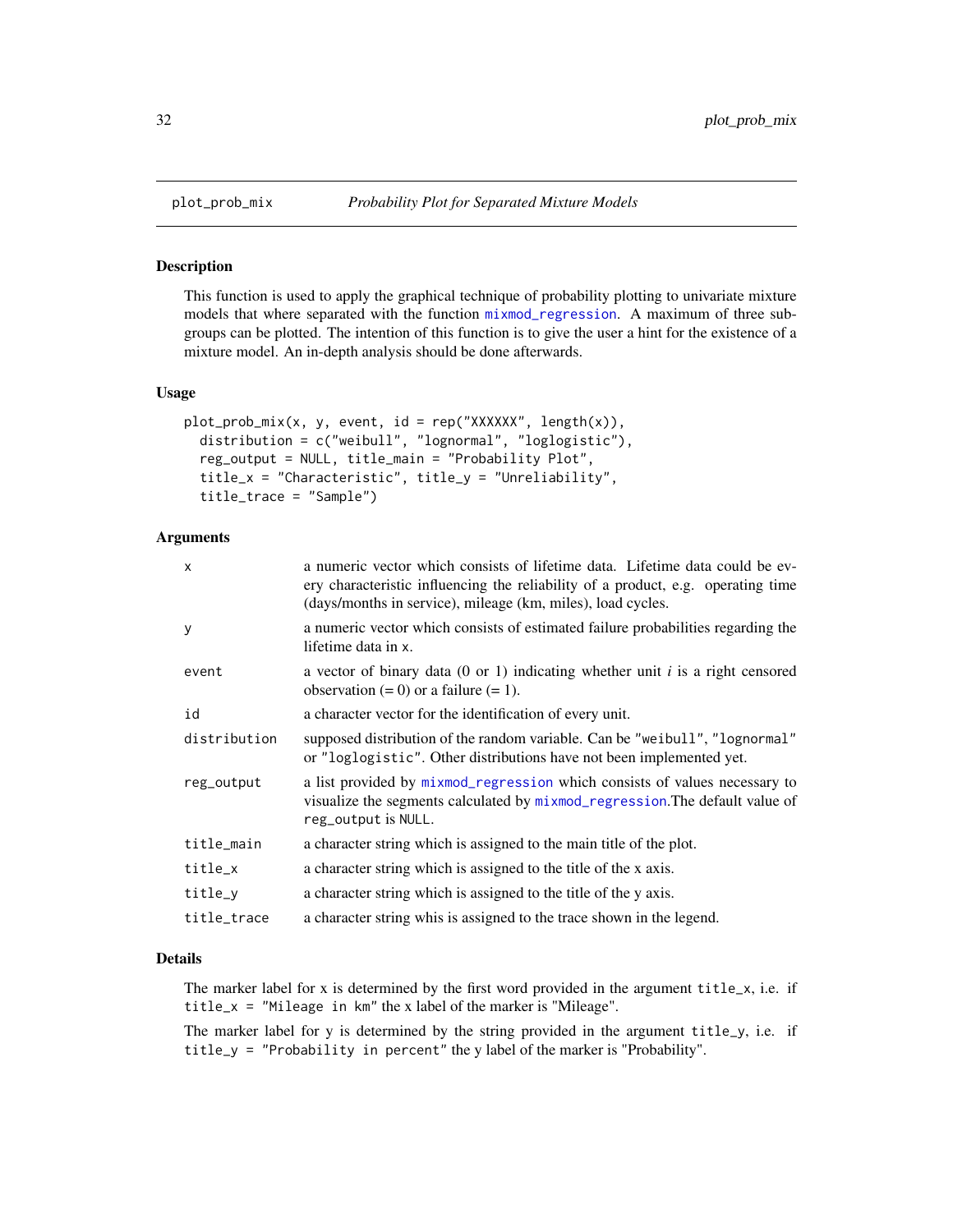# <span id="page-32-0"></span>predict\_prob 33

# Value

Returns a plotly object containing the layout of the probability plot provided by [plot\\_layout](#page-25-1) and the plotting positions.

#### Examples

```
hours <- c(2, 28, 67, 119, 179, 236, 282, 317, 348, 387, 3, 31, 69, 135,
          191, 241, 284, 318, 348, 392, 5, 31, 76, 144, 203, 257, 286,
          320, 350, 412, 8, 52, 78, 157, 211, 261, 298, 327, 360, 446,
          13, 53, 104, 160, 221, 264, 303, 328, 369, 21, 64, 113, 168,
          226, 278, 314, 328, 377)
state <- c(1, 1, 0, 1, 0, 1, 1, 1, 1, 1, 1, 1, 1, 0, 1, 0, 1,
         1, 0, 1, 1, 0, 1, 1, 1, 0, 1, 1, 1, 1, 1, 0, 0, 0,
          1, 1, 1, 1, 1, 1, 0, 0, 1, 1, 1, 1, 1, 1, 1, 1, 1,
          0, 1, 1, 1, 1, 1, 1)
john \leq johnson_method(x = hours, event = state)
mix\_mod \le -mixmod\_regression(x = john$characteristic,y = john$prob,
                             event = john$status,
                             distribution = "weibull")
plot_weibull_mix <- plot_prob_mix(x = john$characteristic,
                                  y = john$prob,
                                  event = john$status,
                                  id = john$id,
                                  distribution = "weibull",
                                  reg\_output = mix\_mod,title_main = "Mixture Weibull Analysis",
                                  title_x = "Time in Hours",
                                  title_y = "Probability of Failure",
                                  title_trace = "classification")
```
predict\_prob *Estimation of Failure Probabilities for Parametric Lifetime Distributions*

#### **Description**

This function estimates the failure probabilities for a given set of estimated location-scale parameters and specified quantiles.

#### Usage

```
predict_prob(q, loc_sc_params, distribution = c("weibull", "lognormal",
  "loglogistic"))
```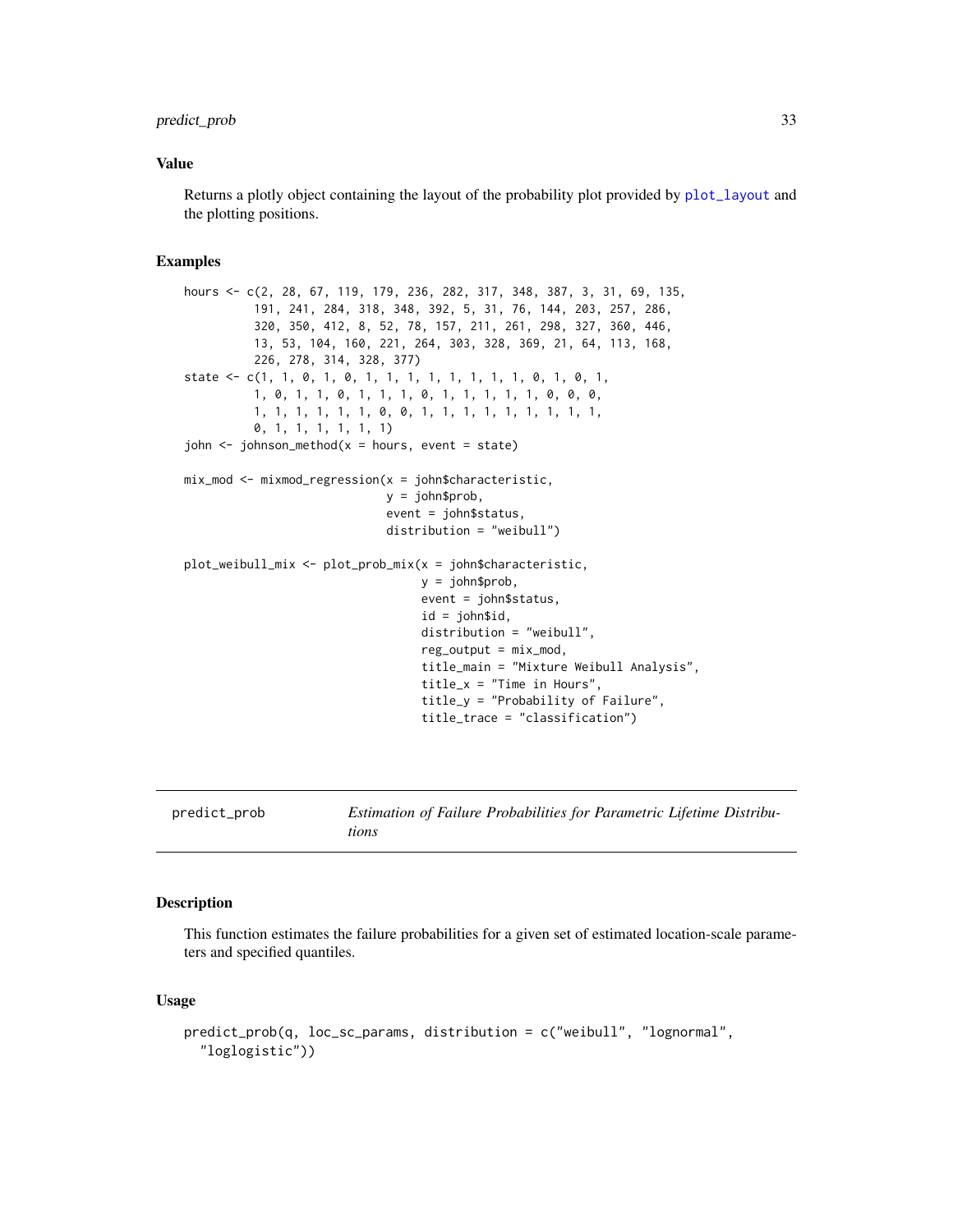# <span id="page-33-0"></span>Arguments

| q             | a numeric vector which consists of lifetime data.                                                                                                                                                                                                                    |
|---------------|----------------------------------------------------------------------------------------------------------------------------------------------------------------------------------------------------------------------------------------------------------------------|
| loc_sc_params | a (named) numeric vector of estimated location and scale parameters for a spec-<br>ified distribution. The order of elements is important. First entry needs to be the<br>location parameter $\mu$ and the second element needs to be the scale parameter $\sigma$ . |
| distribution  | supposed distribution of the random variable. The value can be "weibull",<br>"lognormal" or "loglogistic". Other distributions have not been imple-<br>mented yet.                                                                                                   |

# Value

A vector containing the estimated failure probabilities for a given set of quantiles and estimated parameters.

#### Examples

probs  $\leq$  predict\_prob(q = c(15, 48, 124), loc\_sc\_params = c(5, 0.5), distribution = "weibull")

predict\_quantile *Estimation of Quantiles for Parametric Lifetime Distributions*

# Description

This function estimates the quantiles for a given set of estimated location-scale parameters and specified failure probabilities.

#### Usage

```
predict_quantile(p, loc_sc_params, distribution = c("weibull", "lognormal",
  "loglogistic"))
```
#### Arguments

| p                 | a numeric vector which consists of failure probabilities regarding the lifetime<br>data.                                                                                                                                                                             |
|-------------------|----------------------------------------------------------------------------------------------------------------------------------------------------------------------------------------------------------------------------------------------------------------------|
| $loc\_sc\_params$ | a (named) numeric vector of estimated location and scale parameters for a spec-<br>ified distribution. The order of elements is important. First entry needs to be the<br>location parameter $\mu$ and the second element needs to be the scale parameter $\sigma$ . |
| distribution      | supposed distribution of the random variable. The value can be "weibull",<br>"lognormal" or "loglogistic". Other distributions have not been imple-<br>mented yet.                                                                                                   |

# Value

A vector containing the estimated quantiles for a given set of failure probabilities and estimated parameters.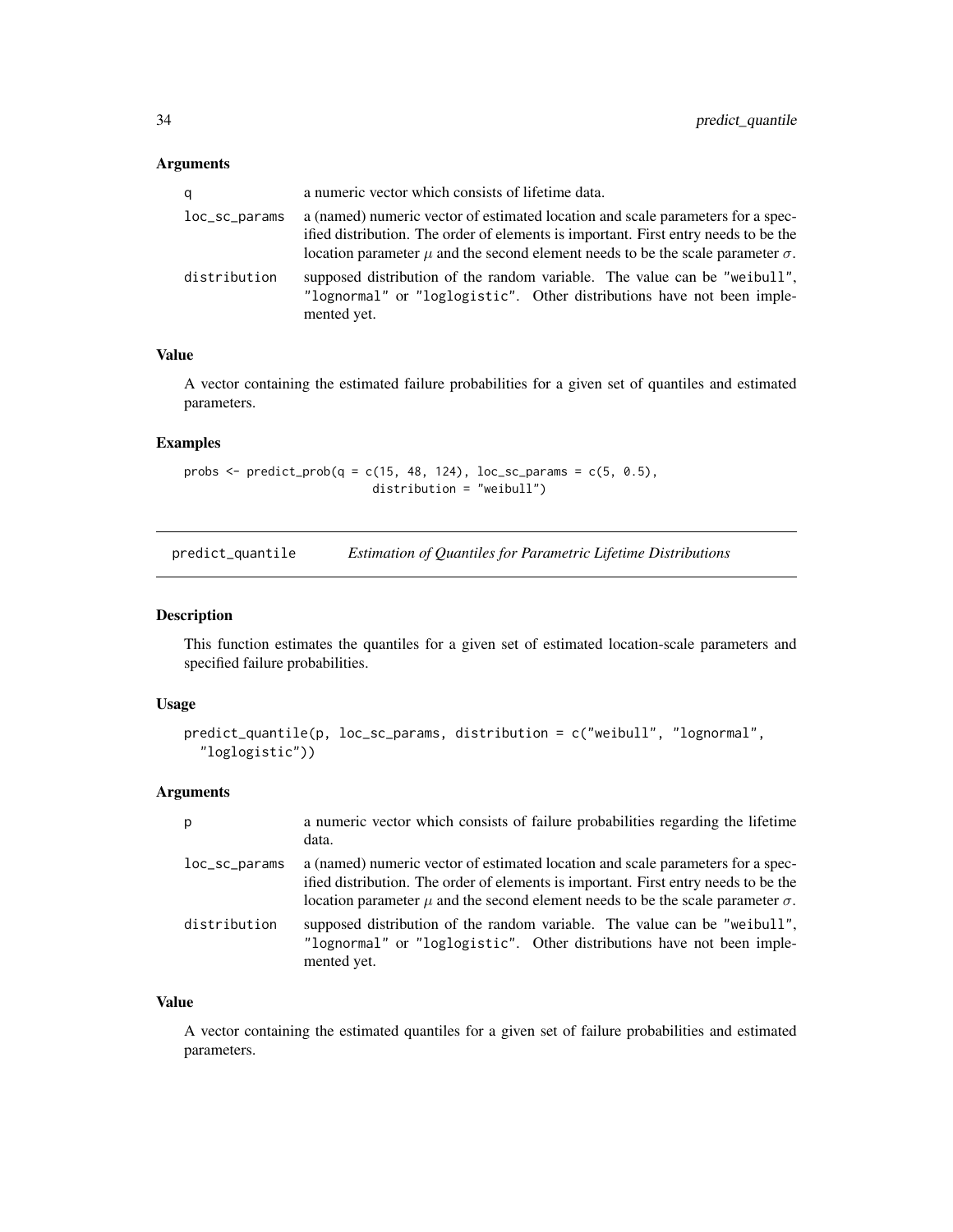# <span id="page-34-0"></span>rank\_regression 35

# Examples

```
quants \leq predict_quantile(p = c(0.01, 0.1, 0.5), loc_sc_params = c(5, 0.5),
                           distribution = "weibull")
```
<span id="page-34-1"></span>rank\_regression *Rank Regression for Two-Parameter Lifetime Distributions*

# Description

This method fits an x on y regression to the linearized two-parameter cdf and is applicable for complete and (multiple) right censored data. The parameters are estimated in the frequently used location-scale parametrization. For the Weibull, estimates are transformed such that they are in line with the parametrization provided by the *stats* package like [pweibull](#page-0-0).

#### Usage

```
rank_regression(x, y, event, distribution = c("weibull", "lognormal","loglogistic"), conf_level = 0.95, details = TRUE)
```
# Arguments

| X            | a numeric vector which consists of lifetime data. Lifetime data could be ev-<br>ery characteristic influencing the reliability of a product, e.g. operating time<br>(days/months in service), mileage (km, miles), load cycles.     |
|--------------|-------------------------------------------------------------------------------------------------------------------------------------------------------------------------------------------------------------------------------------|
| У            | a numeric vector which consists of estimated failure probabilities regarding the<br>lifetime data in x.                                                                                                                             |
| event        | a vector of binary data (0 or 1) indicating whether unit i is a right censored<br>observation $(= 0)$ or a failure $(= 1)$ .                                                                                                        |
| distribution | supposed distribution of the random variable. The value can be "weibull",<br>"lognormal" or "loglogistic". Other distributions have not been imple-<br>mented yet.                                                                  |
| conf_level   | confidence level of the interval. The default value is $\text{conf\_level} = 0.95$ .                                                                                                                                                |
| details      | a logical variable, where the default value is TRUE. If FALSE the output consists<br>of a list that only contains the estimated parameters. If TRUE the output is a<br>detailed list with many more information. See below (Value). |

#### Details

When using this method, the approximated confidence intervals for the Weibull parameters (based on p. 51 of Ralf Mock) can only be estimated for the following confidence levels:

- $conf\_level = 0.90$ ,
- $conf\_level = 0.95$ ,
- $\textdegree$  conf\_level = 0.99.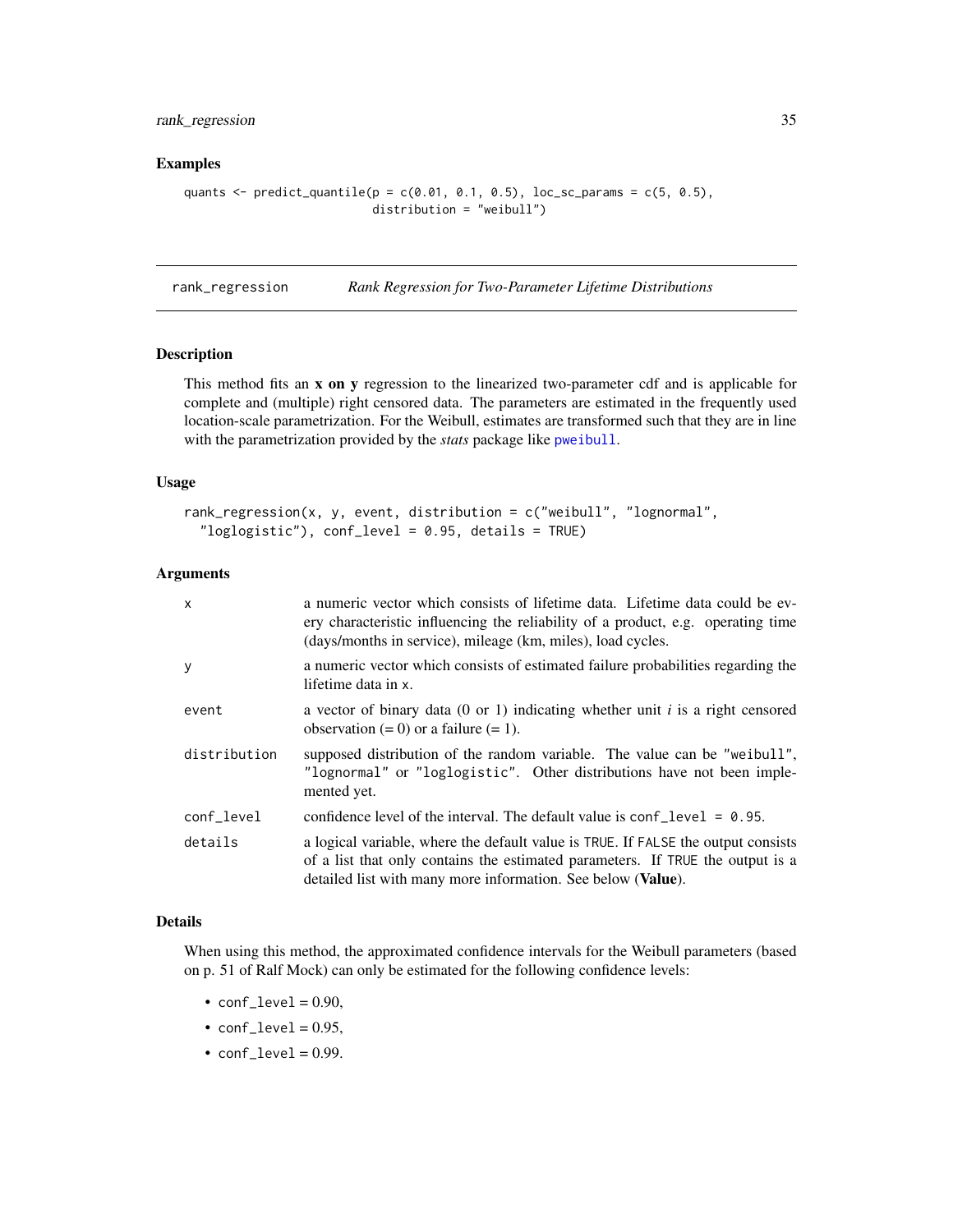<span id="page-35-0"></span>If the distribution is not the Weibull, the confidence intervals of the parameters are calculated using a heteroscedasticity-consistent covariance matrix. Here it should be said that there is no statistical foundation to calculate the standard errors for the parameters using *Least Squares* in context of *Median Rank Regression*. For an accepted statistical method use MLE ([ml\\_estimation](#page-20-1)).

#### Value

Returns a list with the following components (depending on details argument):

- coefficients : Provided, if distribution is "weibull".  $\eta$  is the estimated scale and  $\beta$  the estimated shape parameter.
- confint: Provided, if distribution is "weibull". Confidence interval for  $\eta$  and  $\beta$ .
- loc\_sc\_coefficients : Estimated location-scale parameters.
- loc\_sc\_confint : Confidence interval for location-scale parameters.
- loc\_sc\_vcov : Provided, if distribution is not "weibull". Estimated heteroscedasticityconsistent Variance-Covariance matrix of the used location-scale distribution.
- r\_squared : Coefficient of determination.

# References

Mock, R., Methoden zur Datenhandhabung in Zuverlässigkeitsanalysen, vdf Hochschulverlag AG an der ETH Zürich, 1995

#### Examples

```
obs <- seq(10000, 100000, 10000)
state <- c(0, 1, 1, 0, 0, 0, 1, 0, 1, 0)
```

```
df_john < -johnson_method(x = obs, event = state)mrr <- rank_regression(x = df_john$characteristic,
                      y = df_john$prob,
                       event = df_john$status,
                       distribution = "weibull",
                       conf\_level = .90
```

| weibulltools<br>weibulltools |
|------------------------------|
|------------------------------|

# **Description**

The weibulltools package contains methods for examining bench test or field data using the wellknown weibull analysis.